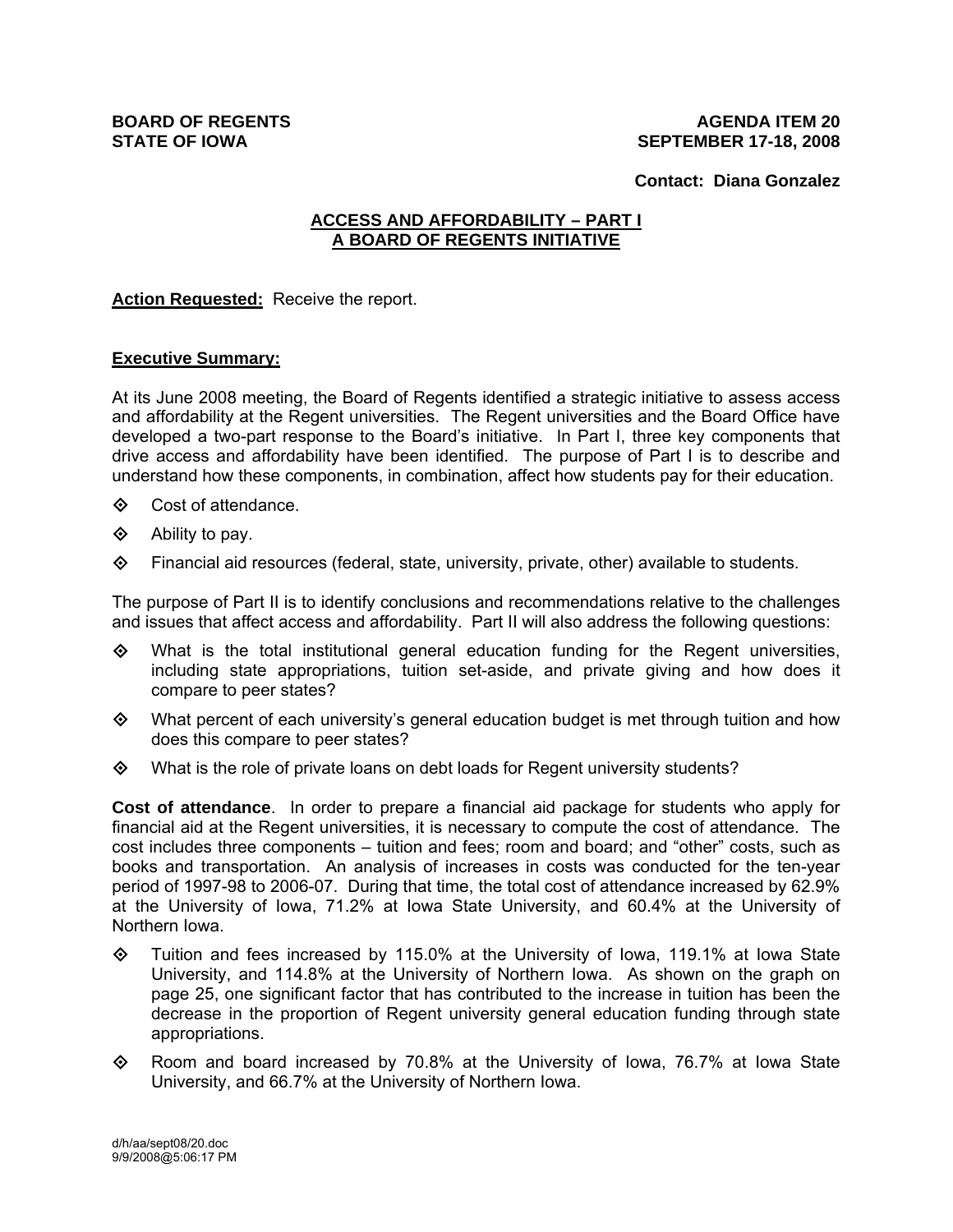#### **BOARD OF REGENTS AGENUS AGENDA ITEM 20 STATE OF IOWA PAGE 2**

 $\Diamond$  Other costs increased by 14.0% at the University of Iowa, 23.6% at Iowa State University, and 13.5% at the University of Northern Iowa. Additional costs incurred by students include study abroad programs and extended programs of study such as double majors. These additional costs increase the total cost of attendance.

**Ability to pay**. The median Iowa household income increased by 9.2% between 1997-98 and 2005-06.<sup>1</sup> The Annual Regent Financial Aid Study presented to the Board in March 2008 (Agenda Item 18) indicated that 76.5% of all undergraduate dependent resident students who filed a Free Application for Federal Student Aid (FAFSA) and received aid had a family income ≥\$45,000 and did not have financial need that was not met by the total financial aid accepted.

**Financial aid resources available**. Financial aid, in the form of grants, loans, and on-campus employment, is available to all Regent university students who meet the requirements for financial aid.

- $\diamond$  In 1997-98, the universities awarded a total of \$436,327,802 of financial aid. Of that amount, 23.1% represented grant/scholarship aid; 49.2% represented loan aid; and 27.7% represented employment aid.
- $\Diamond$  In 2006-07, the universities awarded a total of \$744,241,891, an increase of 70.6% from 1997-98. Of the total financial aid awarded in 2006-07, 25.4% was in the form of grants/scholarships; 55.1% was in the form of loans; and 19.5% was in the form of employment.

## Federal.

- $\Leftrightarrow$  A Federal Pell Grant does not have to be repaid. It provides need-based aid to low-income undergraduate and certain post-baccalaureate students to promote access to postsecondary education.
	- $\rightarrow$  In 1997-98, the maximum Pell Grant allowed was \$2,700; however, at the Regent universities, the average Pell Grant award was \$1,569. In 2006-07, the maximum Pell Grant allowed was \$4,050; however, the average Pell Grant award at the Regent universities was \$2,479.
	- $\rightarrow$  In 1997, the maximum Pell Award covered 27.1% of the total cost of attendance at the Regent universities. By 2006, it covered only 24.7%.
- A Federal Supplemental Educational Opportunity Grant (FSEOG), which does not need to be repaid, is for undergraduates with exceptional financial need. Priority is given to students who receive Federal Pell Grants. In 1997-98, the average FSEOG award was \$942 at the Regent universities; in 2006-07, it was \$751, a decrease of 20.3%.<sup>2</sup>

<sup>&</sup>lt;u>de Commundo Commundo Commundo Commundo Commundo Commundo Commundo Commundo Commundo Commundo Commundo Commundo C</u><br>Commundo Commundo Commundo Commundo Commundo Commundo Commundo Commundo Commundo Commundo Commundo Commundo

 $2$  "Since 1986, an institution's base guarantee has been the principal determinant of its current-year allocation. For most schools, the prior year expenditure is linked to its program participation in the 1970s. The current allocation formula is inequitable because growing schools cannot increase their funding and other institutions' funding levels are largely protected. Schools with increasing enrollments, and populations of needy students, have not received a corresponding increase in campus-based funding." (http://www.ed.gov/offices/OPE/PPI/Reauthor/legislation/fseogsxs.html)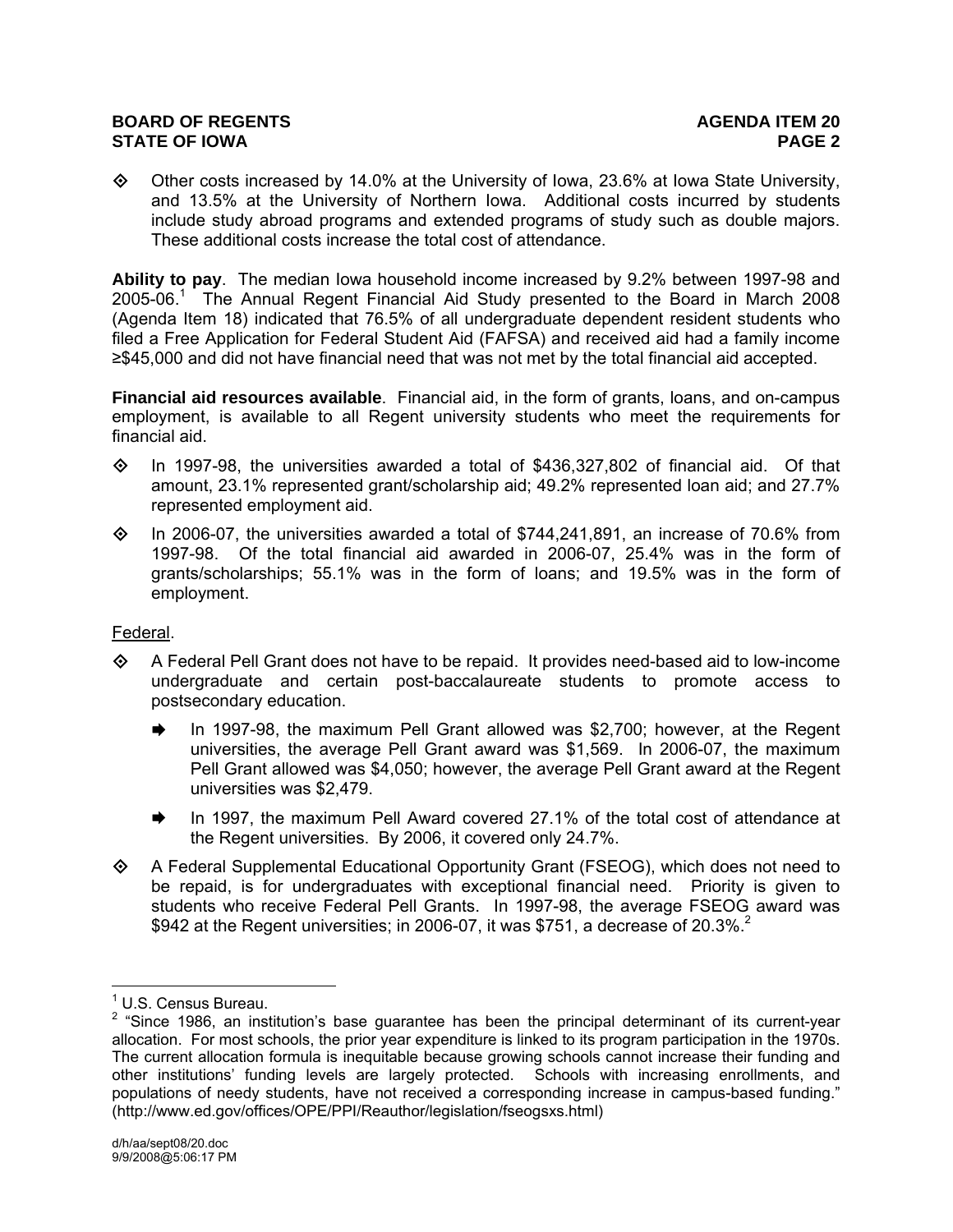## **BOARD OF REGENTS AGENUS AGENDA ITEM 20 STATE OF IOWA PAGE 3**

 $\diamond$  In 1997-98, the average federal work-study award at the Regent universities was \$1,621; in 2006-07, it was \$1,186, a decrease of 26.8%.

## State.

- $\diamond$  The Iowa Grant is available to assist Iowa students attending the Regent universities, independent colleges and universities, and Iowa community colleges. Priority is given to students with the greatest financial need. The maximum grant is \$1,000 per year for up to four years. In 1997-98, the average Iowa Grant award at the Regent universities was \$884; in 2006-07, it was \$825, a decrease of 6.7%.
	- Among its peer states<sup>3</sup>, lowa ranks lowest in the proportion of state need-based grant aid allocated to public institutions. In Arizona, public institutions receive 96.7% of all state need-based aid. The median proportion allocated by peer states to public institutions as need-based aid is 68.9%. In Iowa, public institutions receive 6.1% of all state need-based aid; 93.9% of state need-based grant aid is allocated to private (non-profit and proprietary) colleges and universities.
	- $\blacktriangleright$  In his testimony to the Iowa Legislature in October 2007, Robert Shireman<sup>4</sup> pointed out that "increasing need-based grant aid would be one of the most constructive steps that could be taken to reduce the need for students to borrow. If a \$1,000 increase for students with substantial unmet need reduced their borrowing by the same amount each year, it could reduce Iowa's debt levels to close to the national average."
- $\Diamond$  In 1997-98, the average state work-study award at the Regent universities was \$1,175; in 2006-07, it was \$762, a decrease of 35.1%. Furthermore, in 1997-98, there were 1,830 state work-study awards; in 2006-07, there were only 110 such awards, a decrease of 94.0%. Between 2001-02 and 2004-05, no state funds were allocated for the work-study program.
- $\diamond$  The All Iowa Opportunity Scholarship was created in 2007 to provide scholarships to students who do well in high school and who demonstrate financial need. Qualifying students who attend the Regent universities are eligible for a one-year scholarship. The maximum award for the 2008-09 academic year is \$6,420.

## Institutional.

- $\diamond$  Board of Regents tuition policy §8.02C-5i requires that a minimum of 15% of gross tuition proceeds be set aside annually by each Regent university for student financial aid. Each university has exceeded the minimum requirement during the last several years. These funds are used for both need-based and merit-based awards for students attending the Regent universities.
	- Between 1997-98 and 2006-07, tuition set-aside increased by 173.1% at the University of Iowa; by 229.8% at Iowa State University; and by 101.0% at the University of Northern Iowa.

 $\overline{a}$  $^3$  Arizona, California, Illinois, Indiana, Michigan, Minnesota, North Carolina, Ohio, Texas, and Wisconsin.

<sup>&</sup>lt;sup>4</sup> Robert Shireman is president of the Institute for College Access and Success, Inc. and director of the Project on Student Debt.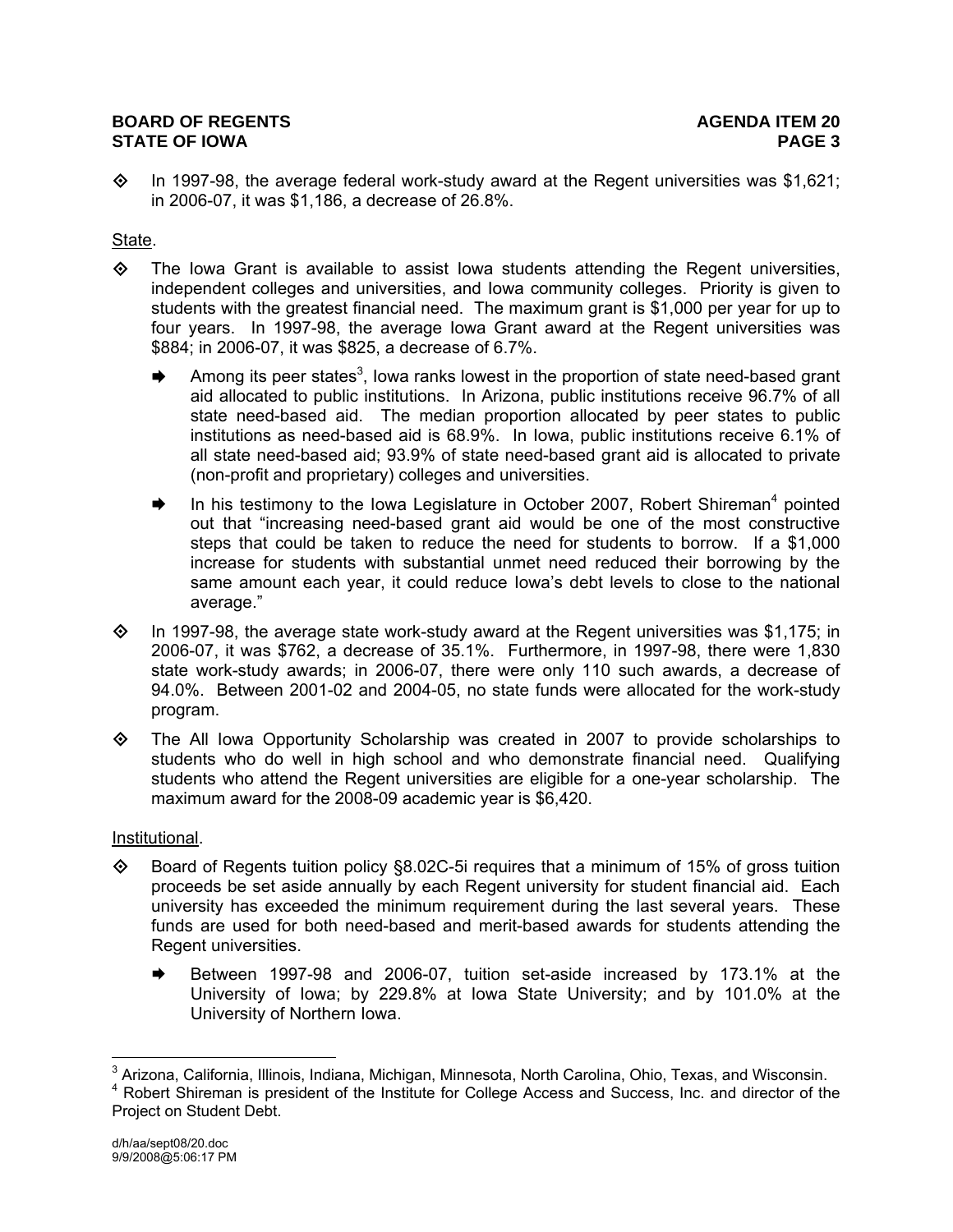## **BOARD OF REGENTS AGENUS AGENDA ITEM 20 STATE OF IOWA PAGE 4**

- Of the total tuition set-aside awarded, 66.0% was awarded as need-based aid and 34.0% was awarded as merit-based aid.
- Tuition set-aside funds are also awarded to graduate and professional students. In 2006-07, approximately \$31 million was awarded to graduate and professional students.

Due to decreased federal and state grant and work-study programs as well as family choices, loans continue to play a major role in the student financial aid packages of Regent university students. In 2006-07, the average debt for graduating seniors with debt at the Regent universities was \$25,904; at Iowa four-year independent, non-profit colleges and universities, it was \$26,936.

Attachment A on pages 5-25 contains the following graphs:

- $\diamond$  Undergraduate resident costs from 1997-98 to 2006-07 at the Regent universities (pgs. 5-7).
- $\Diamond$  lowa median household income from 1997-98 to 2005-06 (pg. 8).
- $\diamond$  Total undergraduate resident cost of attendance and maximum Pell award from 1997-98 to 2006-07 at the Regent universities (pg. 9).
- $\diamond$  Federal programs allocations from 1997-98 to 2006-07 at the Regent universities (pgs. 10-12).
- State programs allocations from 1997-98 to 2006-07 at the Regent universities (pgs. 13-15).
- $\diamond$  Tuition set-aside allocated as undergraduate grant aid at the Regent universities from 1997-98 to 2006-07 (pg. 16).
- $\diamond$  Percent of state need-based grant aid in Iowa and peer states in 2006-07 (pg. 17).
- Debt upon graduation for the Regent universities and selected Iowa colleges and universities in 2006-07 (pg. 18).
- Comparison of 2006-07 undergraduate resident costs and aid by peer group in 2006-07 (pgs. 19-21).
- $\Leftrightarrow$  Undergraduate resident four-year cost and average debt of graduating seniors at the Regent universities from 1997-98 to 2006-07 (pgs. 22-24).
- $\Diamond$  Regent university general education funding (pg. 25).

Attachment B on pages 26-29 contains a summary of the provisions related to student financial aid contained in the College Cost Reduction and Access Act of 2007 and the recently-signed Higher Education Act Reauthorization.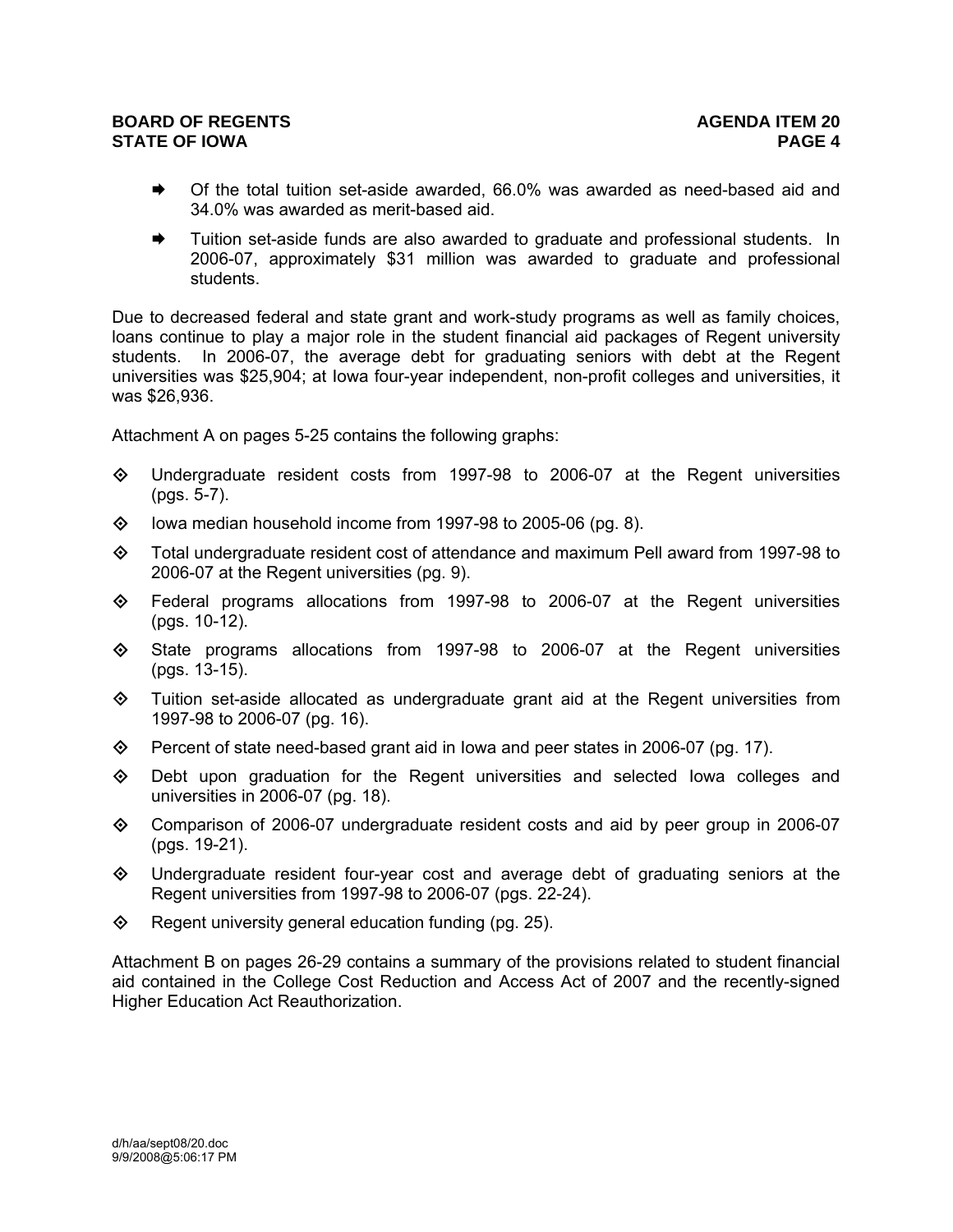## **BOARD OF REGENTS** AGENERATION AGENERATION ASSESSED. A LOCAL AGENERATION AGENERATION AGENERATION AGENERATION OF REGENERATION AGENERATION AGENERATION OF REGENERATION AGENERATION AGENERATION OF REGENERATION AGENERATION OF RE **STATE OF IOWA**

 **ATTACHMENT APAGE 5**

# **UNIVERSITY OF IOWAUndergraduate Resident Costs 1997-98 to 2006-07**

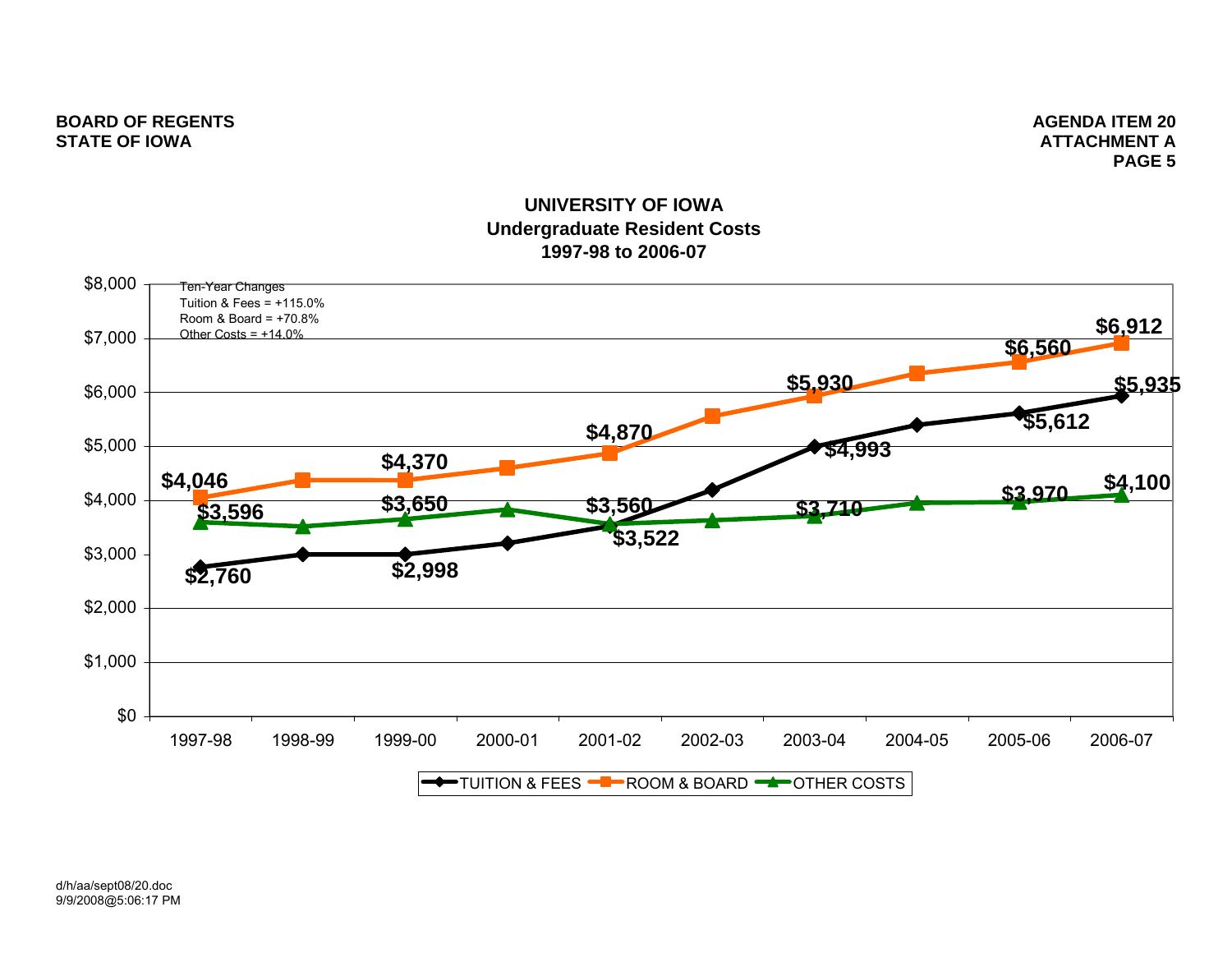### **BOARD OF REGENTS** AGENUS AGENER AND A SERIES AGENERAL AGENERATION OF REGENERAL AGENERATION OF REGENERAL AGENERAL AGENERAL AGENERAL AGENERAL AGENERAL AGENERAL AGENERAL AGENERAL AGENERAL AGENERAL AGENERAL AGENERAL AGENERAL **STATE OF IOWA**

 **ATTACHMENT APAGE 6**

# **IOWA STATE UNIVERSITYUndergraduate Resident Costs 1997-98 to 2006-07**

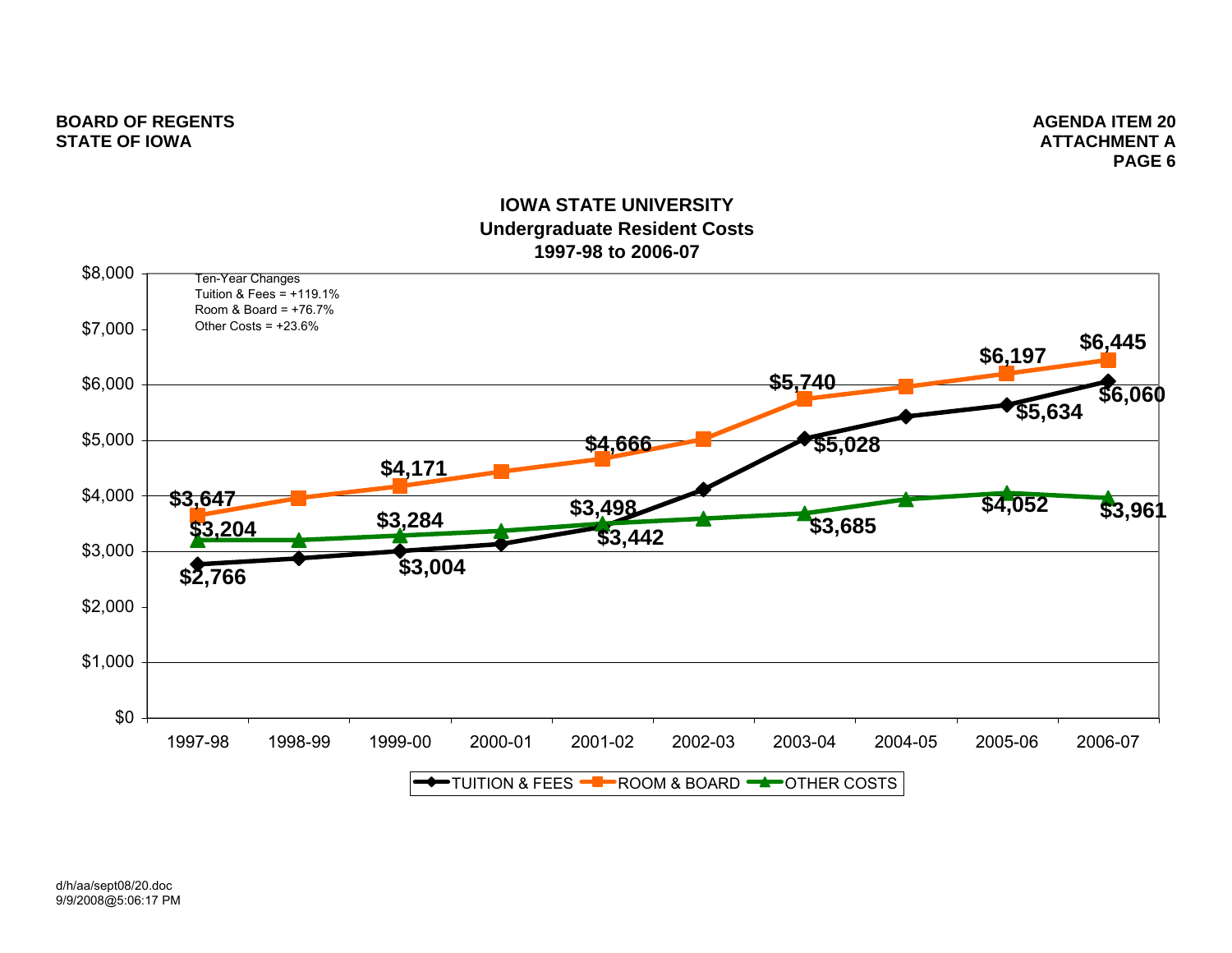**ATTACHMENT APAGE 7**

## **UNIVERSITY OF NORTHERN IOWAUndergraduate Resident Costs 1997-98 to 2006-07**

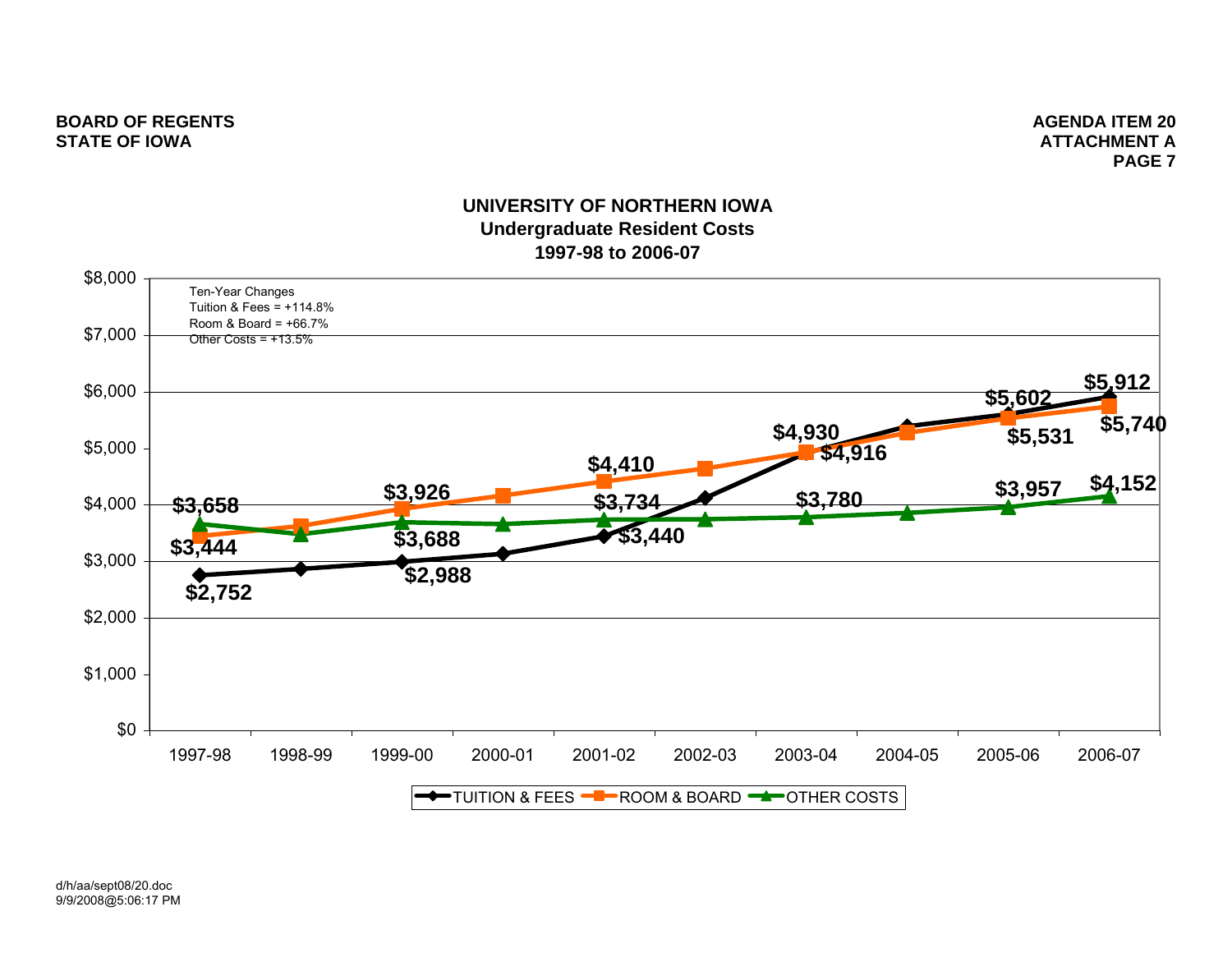**ATTACHMENT APAGE 8**



## **IOWA MEDIAN HOUSEHOLD INCOME1997-98 to 2005-06**

d/h/aa/sept08/20.doc 9/9/2008@5:06:17 PM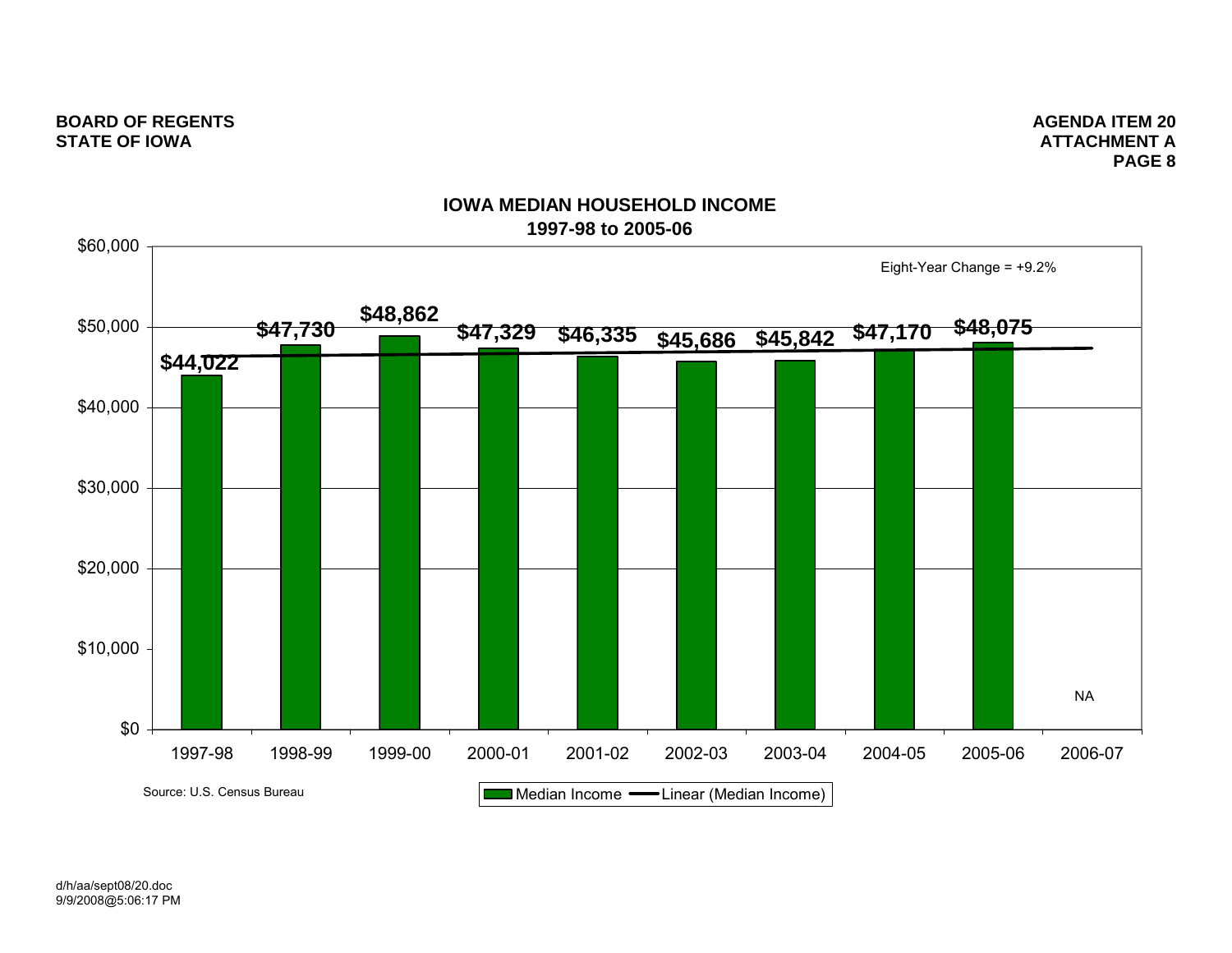**BOARD OF REGENTS AGENUS AGENUS** AGENUS AGENUS AGENUS AGENUS AGENUS AGENUS AGENUS AGENUS AGENUS AGENUS AGENUS AGENUS AGENUS AGENUS AGENUS AGENUS AGENUS AGENUS AGENUS AGENUS AGENUS AGENUS AGENUS AGENUS AGENUS AGENUS AGENUS **STATE OF IOWA**

 **ATTACHMENT APAGE 9**

## **REGENT AVERAGE UNDERGRADUATE RESIDENT COST OF ATTENDANCE ANDMAXIMUM PELL AWARD1997-98 to 2006-07**

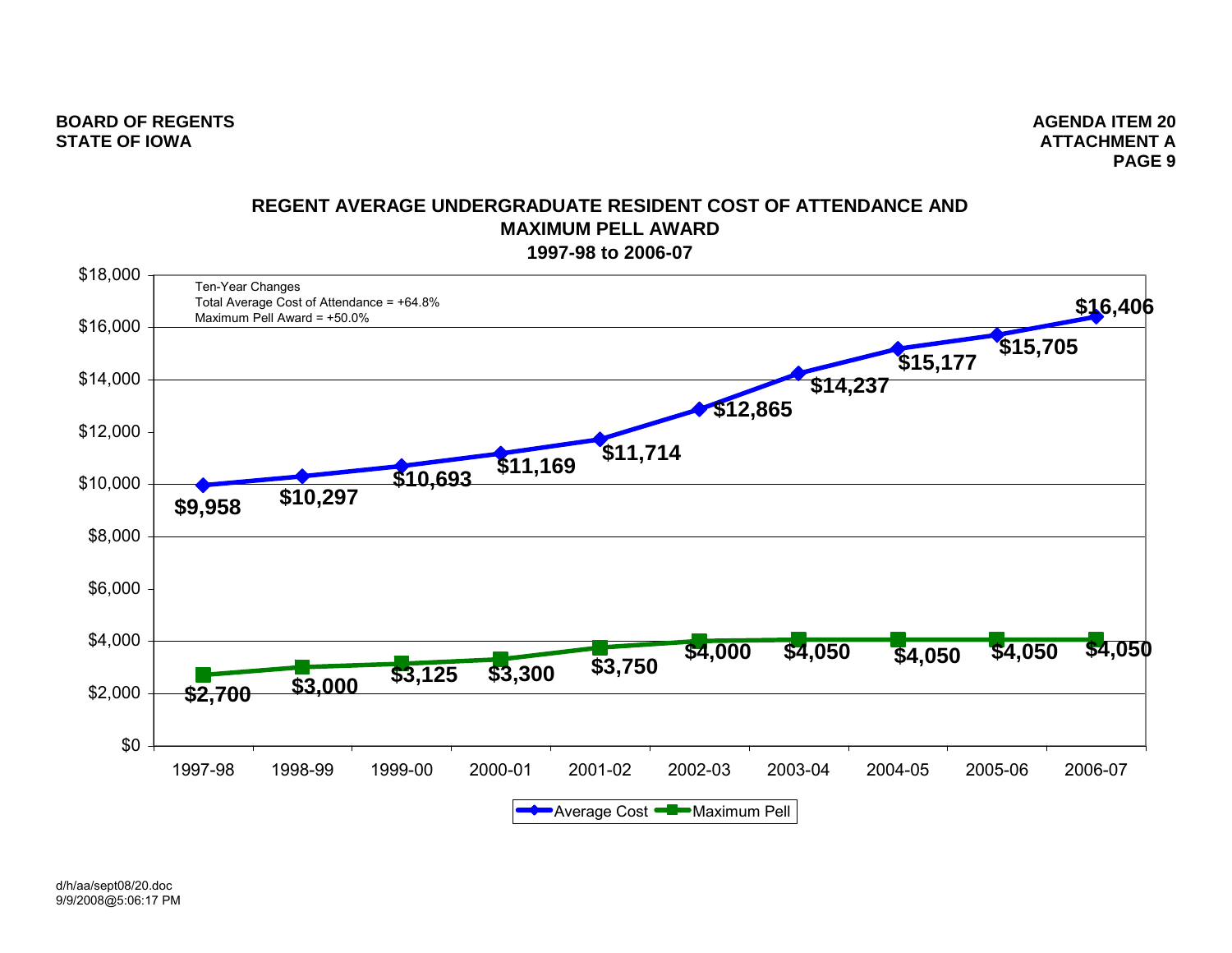**ATTACHMENT APAGE 10**

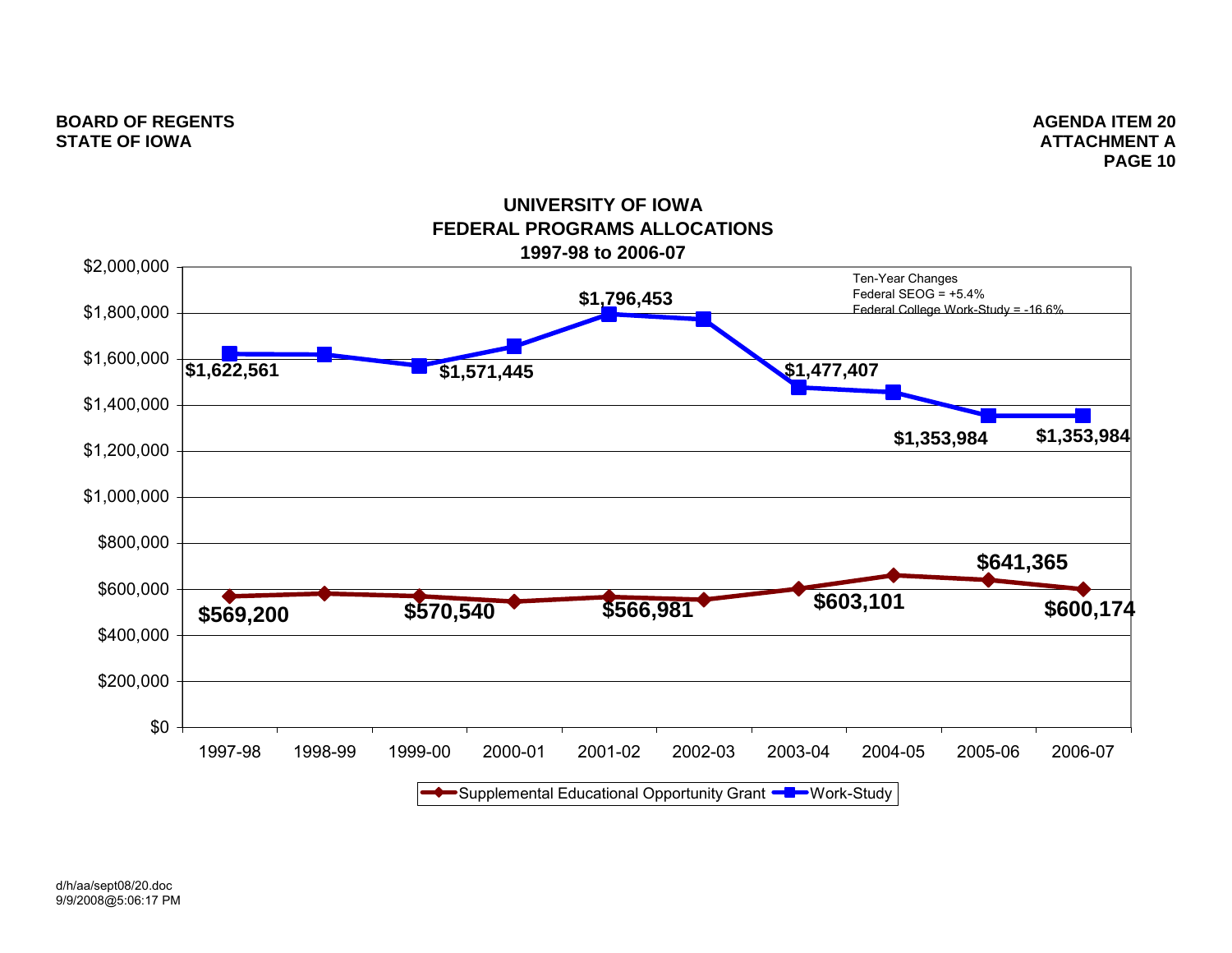**ATTACHMENT APAGE 11**



## **IOWA STATE UNIVERSITYFEDERAL PROGRAMS ALLOCATIONS1997-98 to 2006-07**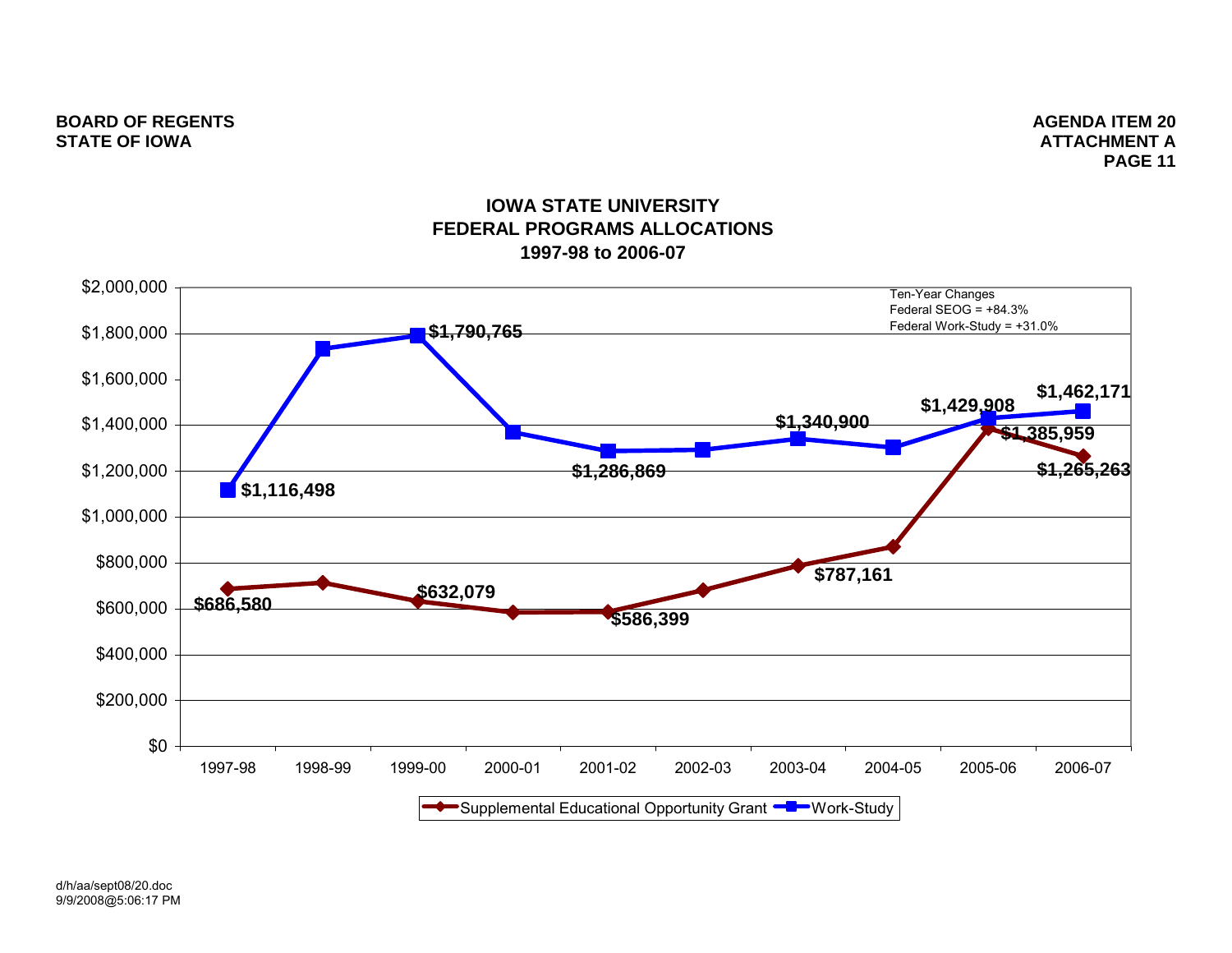**ATTACHMENT APAGE 12**



## **UNIVERSITY OF NORTHERN IOWAFEDERAL PROGRAMS ALLOCATIONS1997-98 to 2006-07**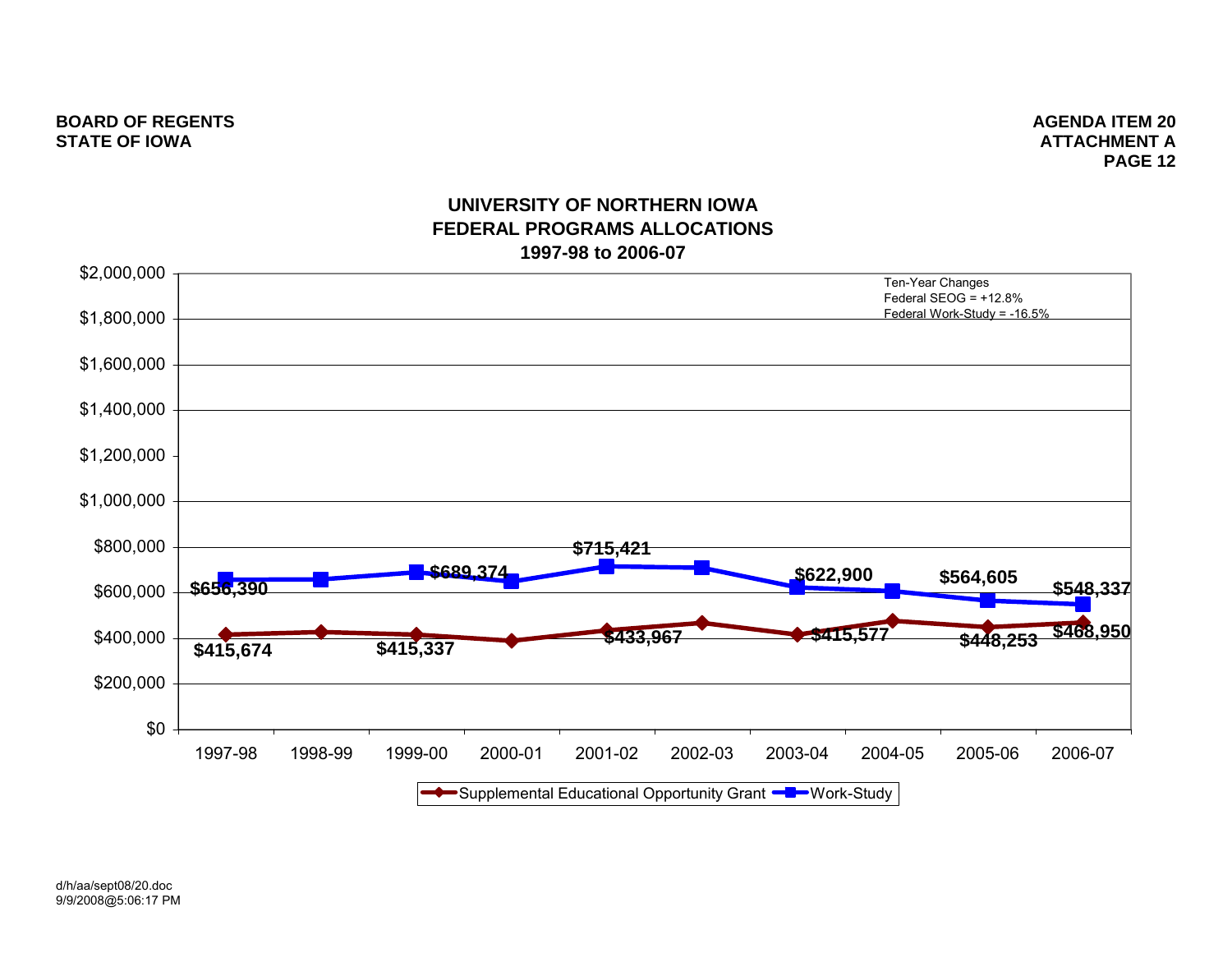**ATTACHMENT APAGE 13**

# **UNIVERSITY OF IOWASTATE PROGRAMS ALLOCATIONS1997-98 to 2006-07**

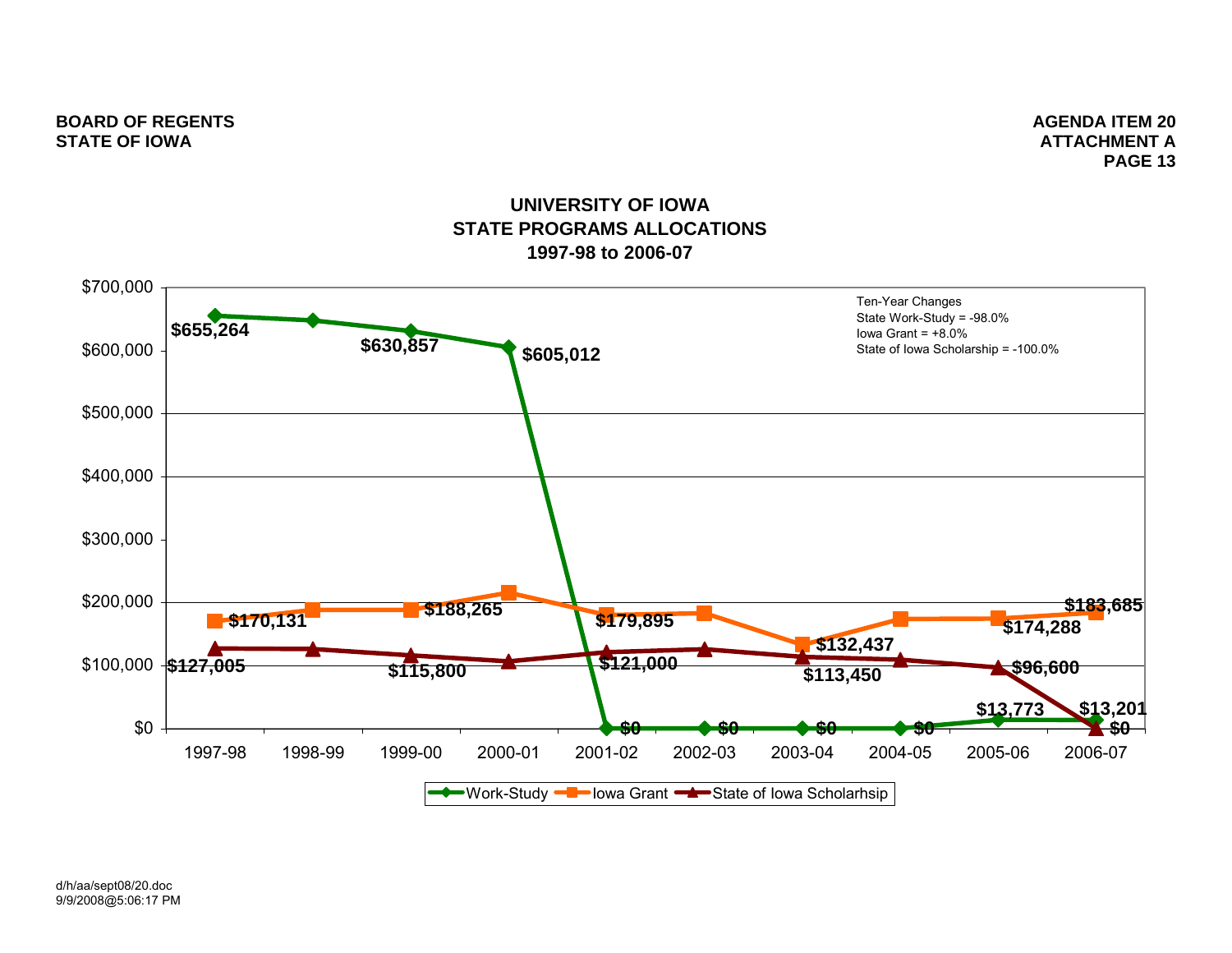**ATTACHMENT APAGE 14**

# **IOWA STATE UNIVERSITYSTATE PROGRAMS ALLOCATIONS1997-98 to 2006-07**

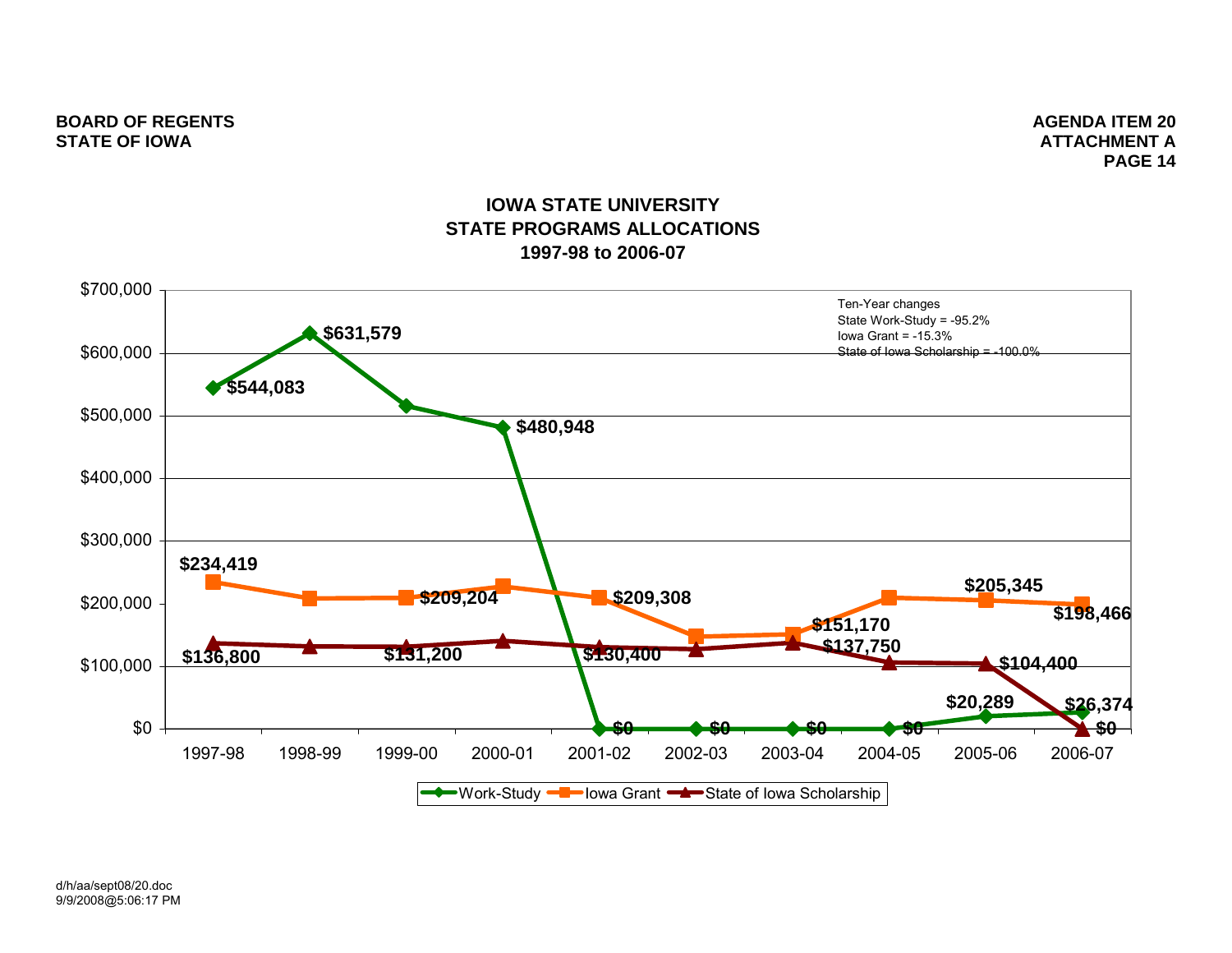**ATTACHMENT APAGE 15**

# **UNIVERSITY OF NORTHERN IOWASTATE PROGRAMS ALLOCATIONS1997-98 to 2006-07**

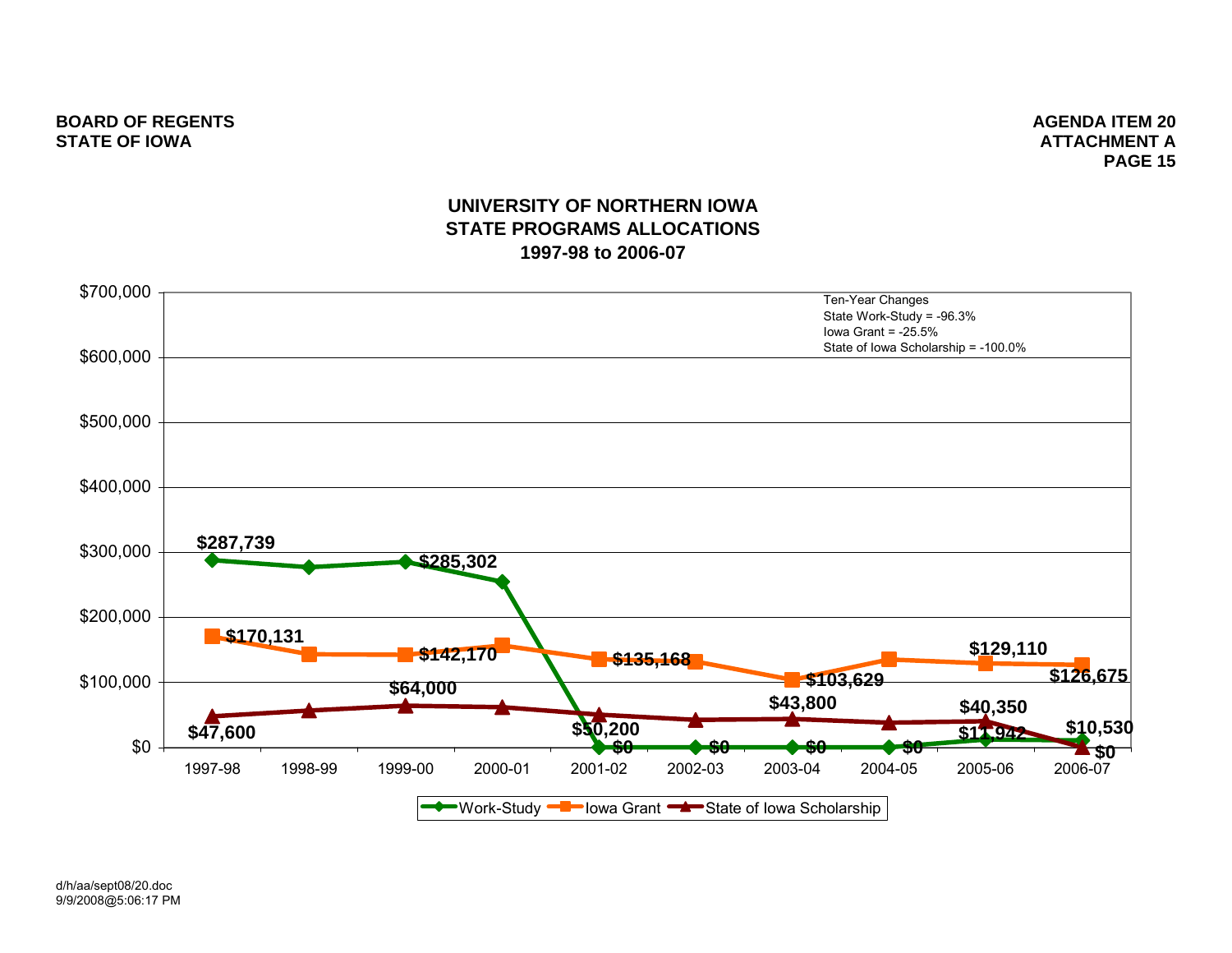## **TUITION SET-ASIDE AWARDED AS UNDERGRADUATE GIFT AID AT THE REGENT UNIVERSITIES1997-98 to 2006-07**

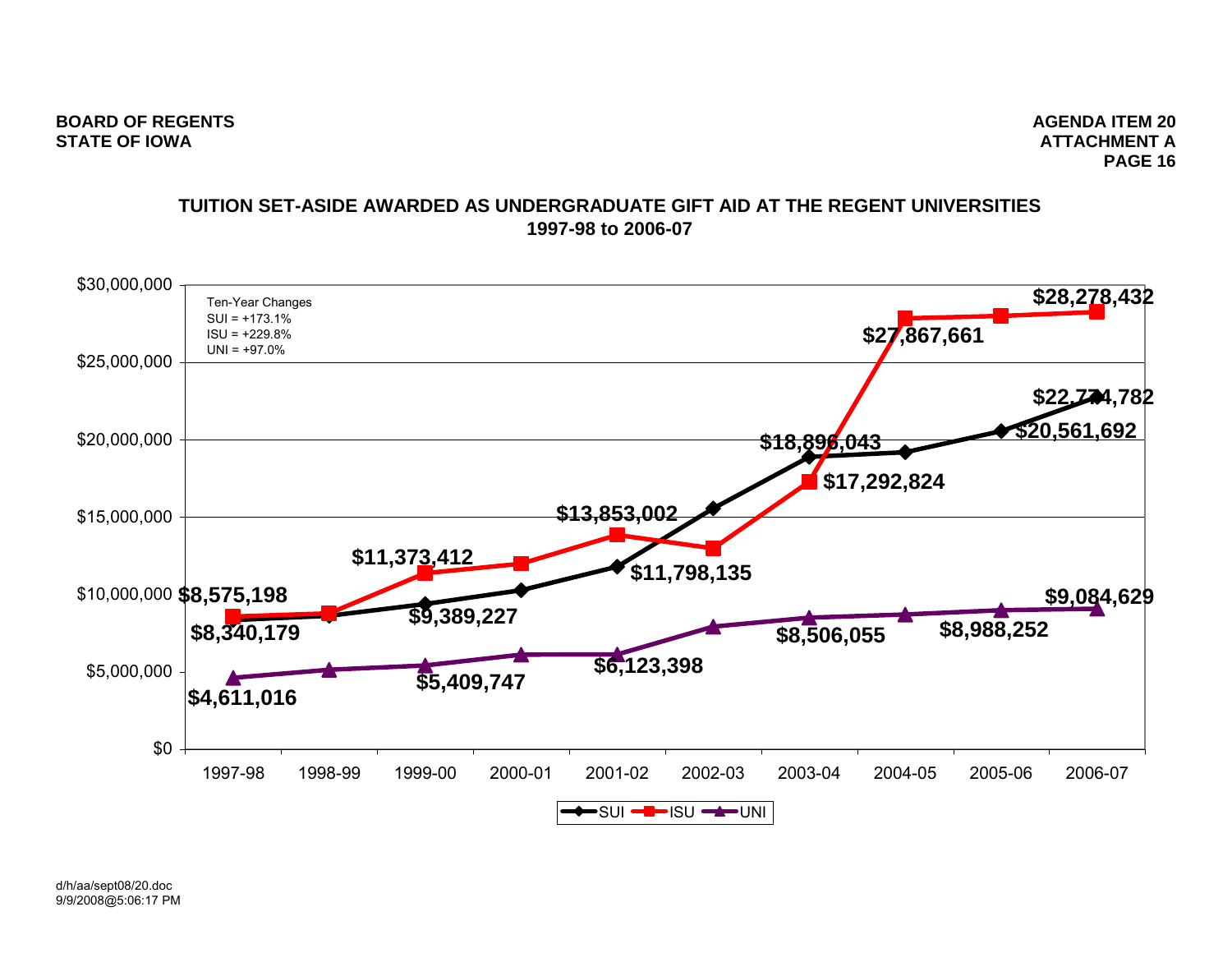

PUBLIC ■PRIVATE, NON-PROFIT ■PRIVATE, PROFIT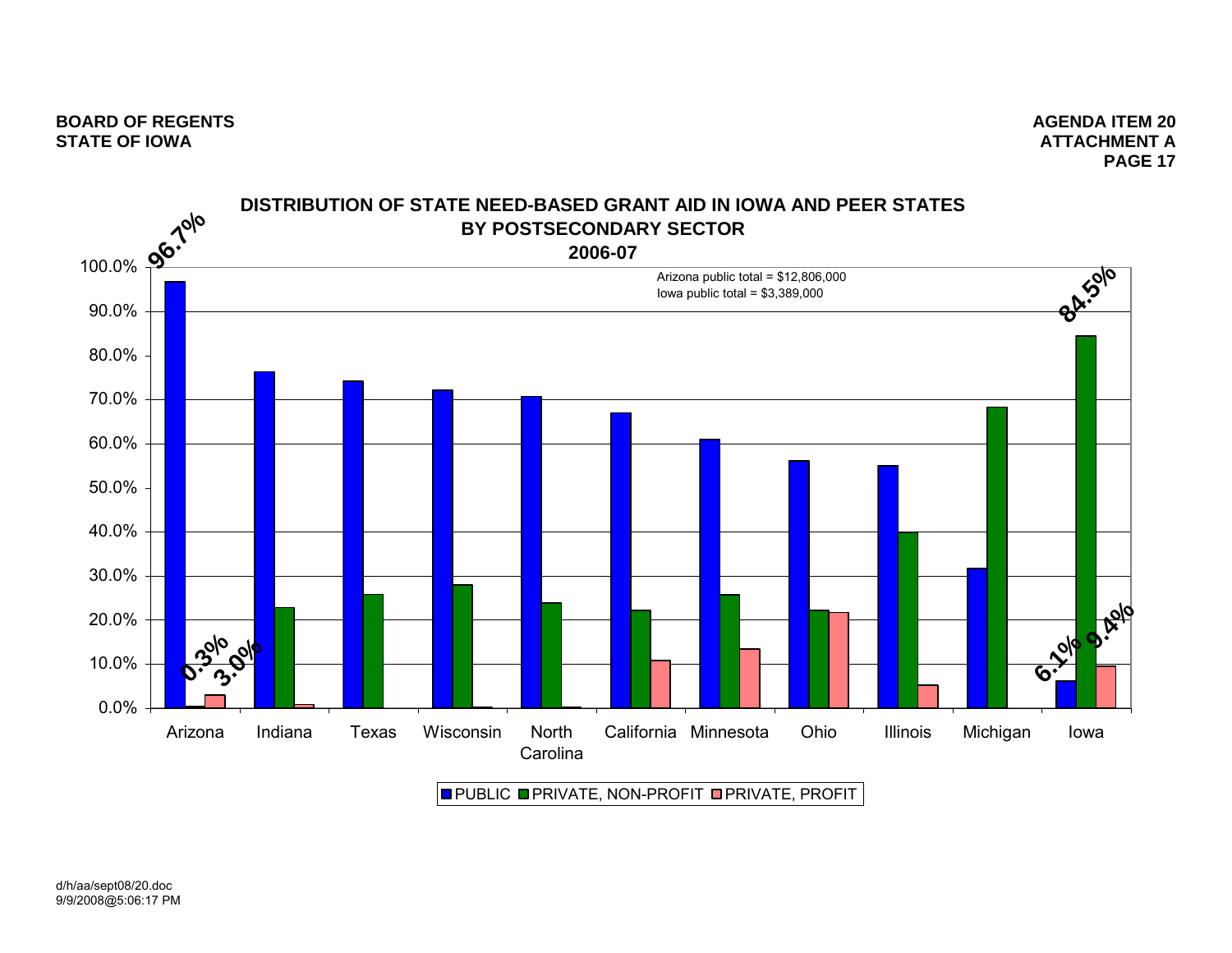

**DEBT UPON GRADUATION FOR SENIORS GRADUATING WITH DEBT**

**□** Regent universities ■ Iowa Private 1 ■ Iowa Private 2 ■ Iowa Private 3 ■ Iowa Private 4 ■ Iowa Private 5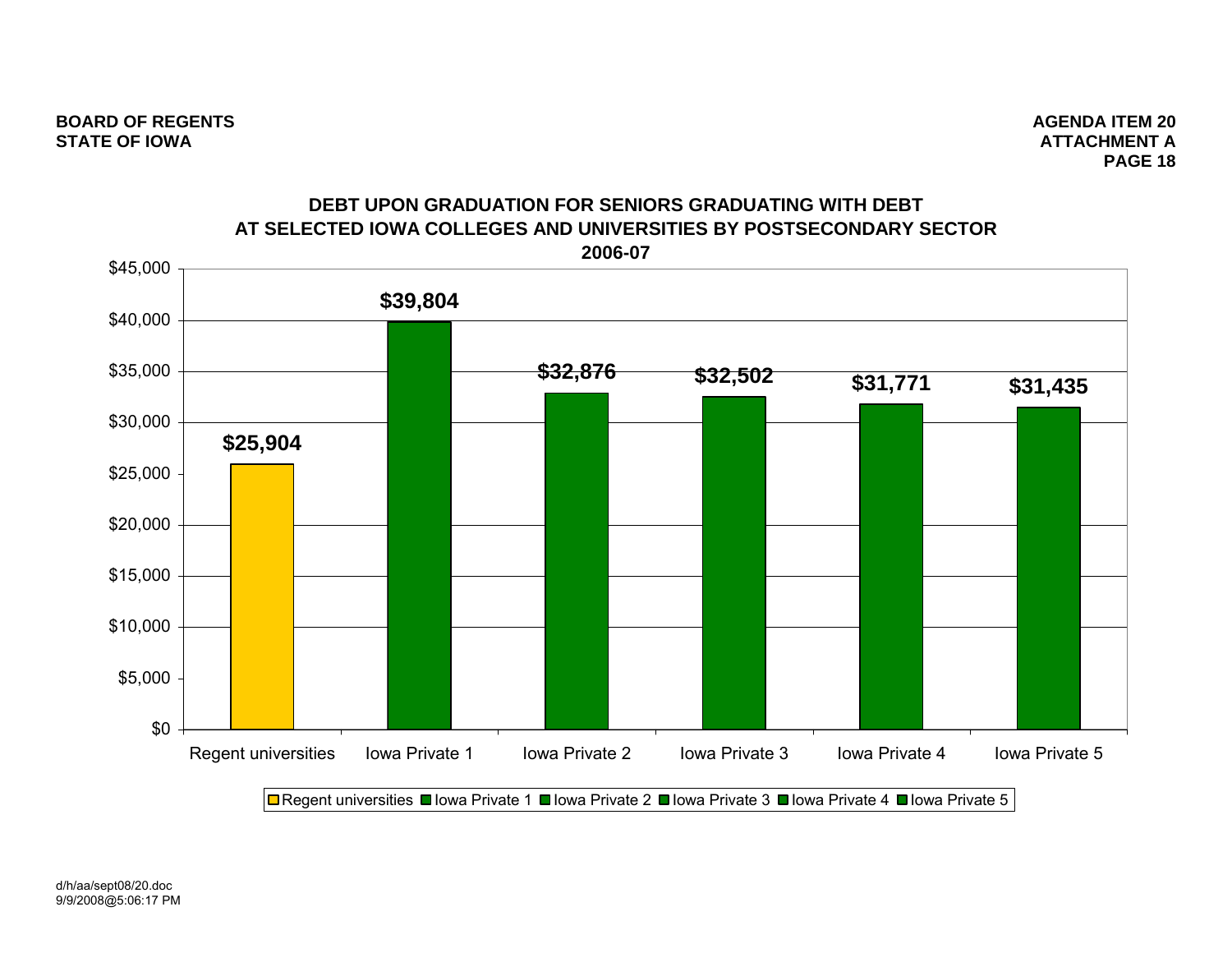# **ATTACHMENT APAGE 19**

## **UNDERGRADUATE RESIDENT COSTS AND SELECTED AID5 AT THE UNIVERSITY OF IOWA AND ITS PEER GROUP 2006-07**

| <b>INSTITUTION</b>                        | <b>TOTAL</b>       | <b>TUITION</b>  | % STATE                       | $%$ SEOG <sup>8</sup> | AVG. NEED-       | AVG. DEBT      |
|-------------------------------------------|--------------------|-----------------|-------------------------------|-----------------------|------------------|----------------|
|                                           | COSTS <sup>6</sup> | <b>AND FEES</b> | <b>NEED BASED</b>             | <b>AWARDED</b>        | <b>BASED AID</b> |                |
|                                           |                    |                 | <b>GRANT AID</b> <sup>7</sup> |                       |                  |                |
| University of Arizona                     | \$12,418(11)       | \$5,048(11)     | $96.7\%$ (1)                  | 19.9% (9)             | \$6,510(7)       | \$18,241(7)    |
| University of North Carolina, Chapel Hill | \$13,036(10)       | \$5,340(10)     | $70.7\%$ (5)                  | $36.1\%$ (6)          | \$8,771(2)       | \$14,912(11)   |
| University of Iowa                        | \$14,217(9)        | \$6,544(9)      | $6.1\%$ (11)                  | $17.1\%$ (10)         | \$4,922(10)      | \$22,181(3)    |
| Indiana University, Bloomington           | \$14,513(8)        | \$7,837(6)      | 76.3% (2)                     | $39.1\%$ (4)          | \$6,716(6)       | \$19,763(6)    |
| University of Wisconsin, Madison          | \$15,747(7)        | \$8,047(5)      | $72.1\%$ (4)                  | $58.2\%$ (1)          | \$3,319(11)      | \$21,018(4)    |
| University of Minnesota, Twin Cities      | \$16,012(6)        | \$10,756(2)     | $60.9\%$ (7)                  | $30.8\%$ (7)          | \$7,596(4)       | \$24,995(1)    |
| <b>Ohio State University</b>              | \$16,041(5)        | \$8,676(4)      | $56.0\%$ (8)                  | $36.2\%$ (5)          | \$6,480(8)       | \$19,978(5)    |
| University of Texas, Austin               | \$16,246(4)        | \$7,670(7)      | $74.2\%$ (3)                  | $41.2\%$ (2)          | \$6,300(9)       | \$16,800(9)    |
| University of Michigan                    | \$18,637(3)        | \$10,447(3)     | 31.7% (10)                    | $39.7\%$ (3)          | \$7,786(3)       | \$23,754(2)    |
| University of Illinois, Urbana-Champaign  | \$19,326(2)        | \$11,130(1)     | 55.0% (9)                     | 15.7% (11)            | \$7,179(5)       | \$17,057(8)    |
| University of California, Los Angeles     | \$19,458(1)        | \$7,038(8)      | $67.0\%$ (6)                  | $25.6\%$ (8)          | \$11,336(1)      | \$16,220(10)   |
|                                           |                    |                 |                               |                       |                  |                |
| Public four-year in-state                 | \$13,589           | \$6,185         | 62.6%                         | $29.4\%$ <sup>9</sup> | \$5,293          | $$19,202^{10}$ |
|                                           |                    |                 |                               |                       |                  |                |

<sup>5</sup> Source: Peterson's.

 $6$  Full-time resident tuition and fees; room and board varies by plan.

<sup>&</sup>lt;sup>7</sup> Source: National Association of State Student Grant and Aid Programs; public in-state institutions.<br><sup>8</sup> Federal Supplemental Educational Opportunity Grant (SEOG) Program allocations for public 4-year institutions, U.S.

<sup>9</sup> Public, 4-year.<br>
<sup>10</sup> 2003-04 National Postsecondary Student Aid Study (NPSAS).<br>
d/h/aa/sept08/20.doc

<sup>9/9/2008@5:06:17</sup> PM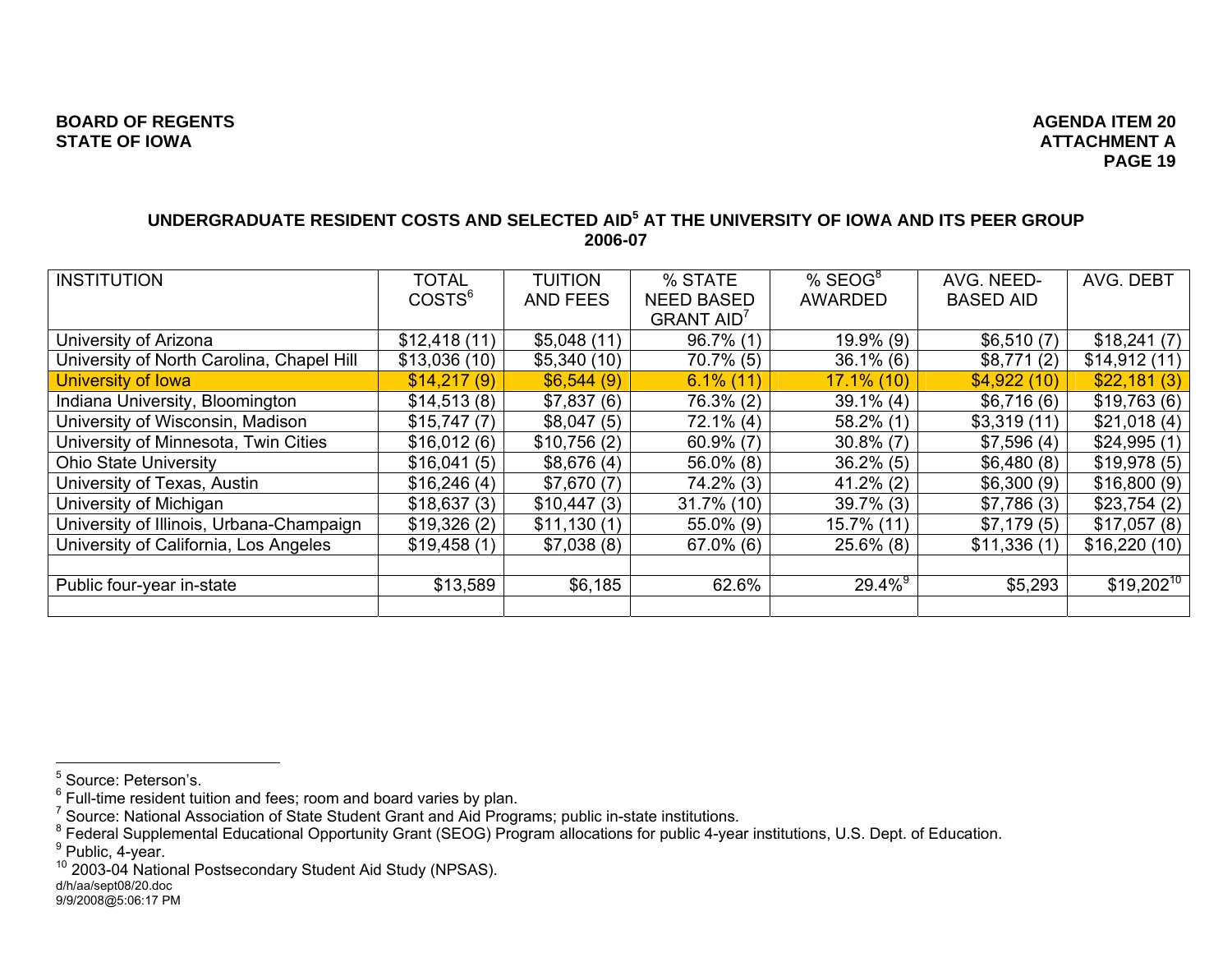## **UNDERGRADUATE RESIDENT COSTS AND SELECTED AID11 AT IOWA STATE UNIVERSITY AND ITS PEER GROUP 2006-07**

| <b>INSTITUTION</b>                       | <b>TOTAL</b>        | <b>TUITION</b>  | % STATE                        | $%$ SEOG <sup>14</sup> | AVG. NEED        | AVG. DEBT      |
|------------------------------------------|---------------------|-----------------|--------------------------------|------------------------|------------------|----------------|
|                                          | COSTS <sup>12</sup> | <b>AND FEES</b> | <b>NEED BASED</b>              | <b>AWARDED</b>         | <b>BASED AID</b> |                |
|                                          |                     |                 | <b>GRANT AID</b> <sup>13</sup> |                        |                  |                |
| University of Arizona                    | \$12,418(11)        | \$5,048(11)     | $96.7\%$ (1)                   | 19.9% (9)              | \$6,510(7)       | \$18,241(8)    |
| North Carolina State University          | \$12,490(10)        | \$5,117(10)     | $70.7\%$ (5)                   | $36.1\%$ (6)           | \$7,682(3)       | \$14,930(10)   |
| <b>Iowa State University</b>             | \$13,316(9)         | \$6,360(9)      | $6.1\%$ (11)                   | $17.1\%$ (10)          | \$4,916(10)      | \$31,501(1)    |
| Texas A & M University                   | \$14,995(8)         | \$7,335(8)      | $74.2\%$ (3)                   | $41.2\%$ (2)           | \$7,933(2)       | \$19,940(7)    |
| <b>Purdue University</b>                 | \$15,100(7)         | \$7,750(7)      | 76.3% (2)                      | $39.1\%$ (4)           | \$7,030(6)       | \$21,636(3)    |
| University of Wisconsin, Madison         | \$15,747(6)         | \$8,047(6)      | $72.1\%$ (4)                   | $58.2\%$ (1)           | \$3,319(11)      | \$21,018(5)    |
| University of Minnesota, Twin Cities     | \$16,012(5)         | \$10,756(2)     | $60.9\%$ (7)                   | $30.8\%$ (7)           | \$7,596(4)       | \$24,995(2)    |
| <b>Ohio State University</b>             | \$16,041(4)         | \$8,676(4)      | $56.0\%$ (8)                   | $36.2\%$ (5)           | \$6,480(8)       | \$19,978(6)    |
| Michigan State University                | \$16,316(3)         | \$9,640(3)      | $31.7\%$ (10)                  | $39.7\%$ (3)           | \$6,378(9)       | \$21,175(4)    |
| University of Illinois, Urbana-Champaign | \$19,326(2)         | \$11,130(1)     | $55.0\%$ (9)                   | 15.7% (11)             | \$7,179(5)       | \$17,057(9)    |
| University of California, Davis          | \$19,657(1)         | \$8,124(5)      | $67.0\%$ (6)                   | $25.6\%$ (8)           | \$10,412(1)      | \$14,372(11)   |
|                                          |                     |                 |                                |                        |                  |                |
| Public four-year in-state                | \$13,589            | \$6,185         | 62.6%                          | $29.4\%$ <sup>15</sup> | \$5,293          | $$19,202^{16}$ |
|                                          |                     |                 |                                |                        |                  |                |

<sup>&</sup>lt;sup>11</sup> Source: Peterson's.<br><sup>12</sup> Full-time resident tuition and fees; room and board varies by plan.<br><sup>13</sup> Source: National Association of State Student Grant and Aid Programs; public in-state institutions.<br><sup>13</sup> Federal Supple

d/h/aa/sept08/20.doc

<sup>9/9/2008@5:06:17</sup> PM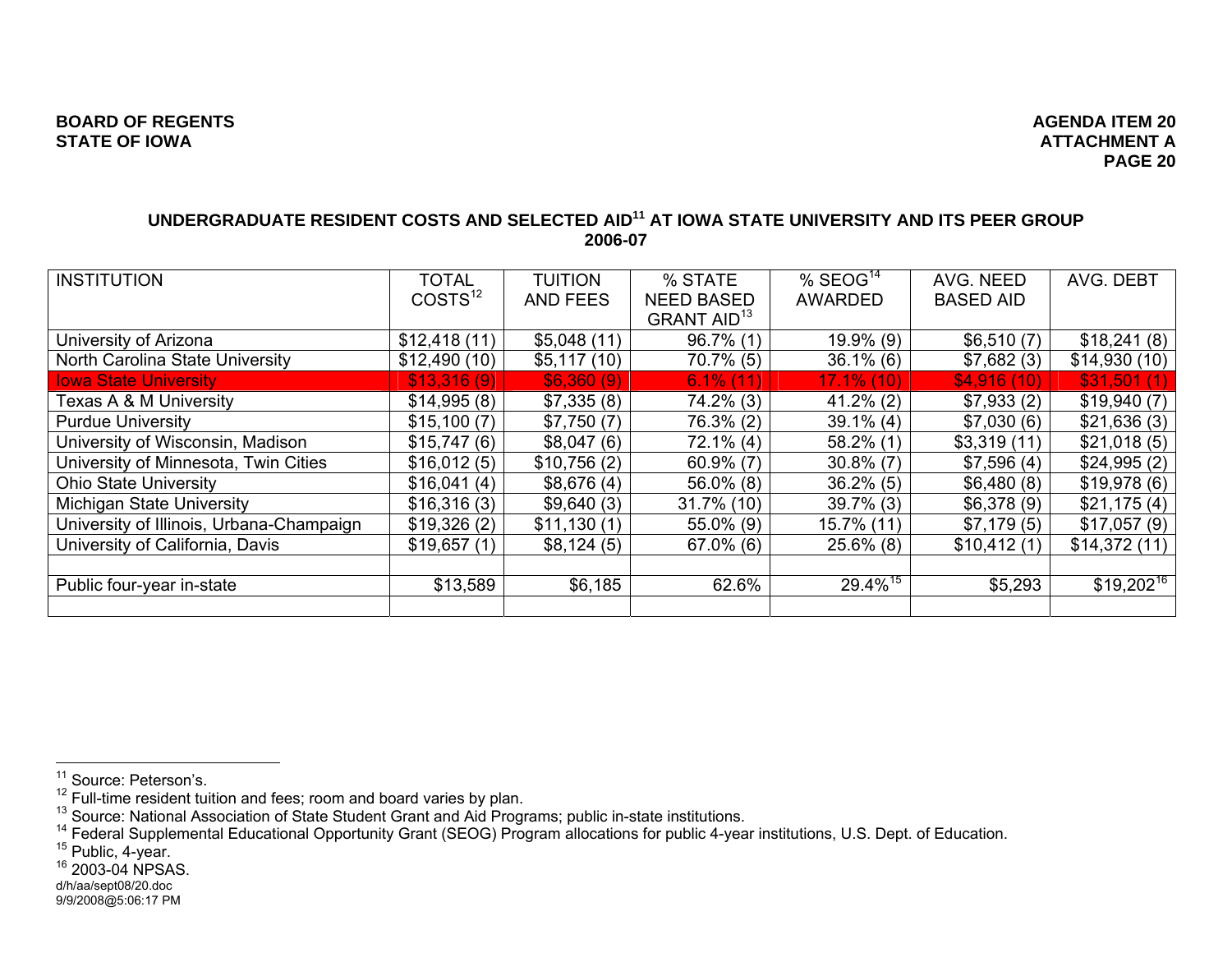#### **UNDERGRADUATE RESIDENT COSTS AND SELECTED AID17 AT THE UNIVERSITY OF NORTHERN IOWA AND ITS PEER GROUP 2006-07**

| <b>INSTITUTION</b>                       | <b>TOTAL</b>        | <b>TUITION</b>  | % STATE                       | $%$ SEOG <sup>20</sup> | AVG. NEED        | AVG. DEBT      |
|------------------------------------------|---------------------|-----------------|-------------------------------|------------------------|------------------|----------------|
|                                          | COSTS <sup>18</sup> | <b>AND FEES</b> | <b>NEED BASED</b>             | <b>AWARDED</b>         | <b>BASED AID</b> |                |
|                                          |                     |                 | <b>GRANT AID<sup>19</sup></b> |                        |                  |                |
| University of North Carolina, Greensboro | \$10,080(11)        | \$4,029(10)     | $70.7\%$ (5)                  | $36.1\%$ (6)           | \$4,852(6)       | \$16,708(9)    |
| <b>Indiana State University</b>          | \$10,242(10)        | \$7,148(5)      | 76.3% (2)                     | $39.1\%$ (4)           | \$5,221(5)       | \$20,868(5)    |
| California State University, Fresno      | \$10,352(9)         | \$3,299(11)     | $67.0\%$ (6)                  | $25.6\%$ (8)           | \$6,745(3)       | \$11,141(11)   |
| University of Wisconsin, Eau Claire      | \$10,995(8)         | \$5,845(8)      | $72.1\%$ (4)                  | $58.2\%$ (1)           | \$4,837(7)       | \$18,466(6)    |
| Northern Arizona University              | \$11,416(7)         | \$4,844(9)      | $96.7\%$ (1)                  | $19.9\%$ (9)           | \$5,332(4)       | \$16,170(10)   |
| University of North Texas                | \$11,810(6)         | \$6,320(7)      | $74.2\%$ (3)                  | $41.2\%$ (2)           | \$4,422(9)       | \$17,950(8)    |
| University of Northern Iowa              | \$13,364(5)         | \$7,084(6)      | $6.1\%$ (11)                  | $17.1\%$ (10)          | \$3,423(11)      | \$22,541(1)    |
| University of Minnesota, Duluth          | \$15,504(4)         | \$9,600(1)      | $60.9\%$ (7)                  | $30.8\%$ (7)           | \$6,967(2)       | \$21,933(3)    |
| <b>Illinois State University</b>         | \$15,867(3)         | \$9,019(3)      | 55.0% (9)                     | 15.7% (11)             | \$8,212(1)       | \$18,053(7)    |
| <b>Central Michigan University</b>       | \$16,356(2)         | \$9,120(2)      | 31.7% (10)                    | $39.7\%$ (3)           | \$4,009(10)      | \$22,128(2)    |
| <b>Ohio University</b>                   | \$17,334(1)         | \$8,907(4)      | $56.0\%$ (8)                  | $36.2\%$ (5)           | \$4,829(8)       | \$20,880(4)    |
|                                          |                     |                 |                               |                        |                  |                |
| Public four-year in-state                | \$13,589            | \$6,185         | 62.6%                         | $29.4\%^{21}$          | \$5,293          | $$19,202^{22}$ |
|                                          |                     |                 |                               |                        |                  |                |

<sup>&</sup>lt;sup>17</sup> Source: Peterson's.<br><sup>18</sup> Full-time resident tuition and fees; room and board varies by plan.<br><sup>18</sup> Source: National Association of State Student Grant and Aid Programs; public in-state institutions.<br><sup>20</sup> Federal Supple

d/h/aa/sept08/20.doc

<sup>9/9/2008@5:06:17</sup> PM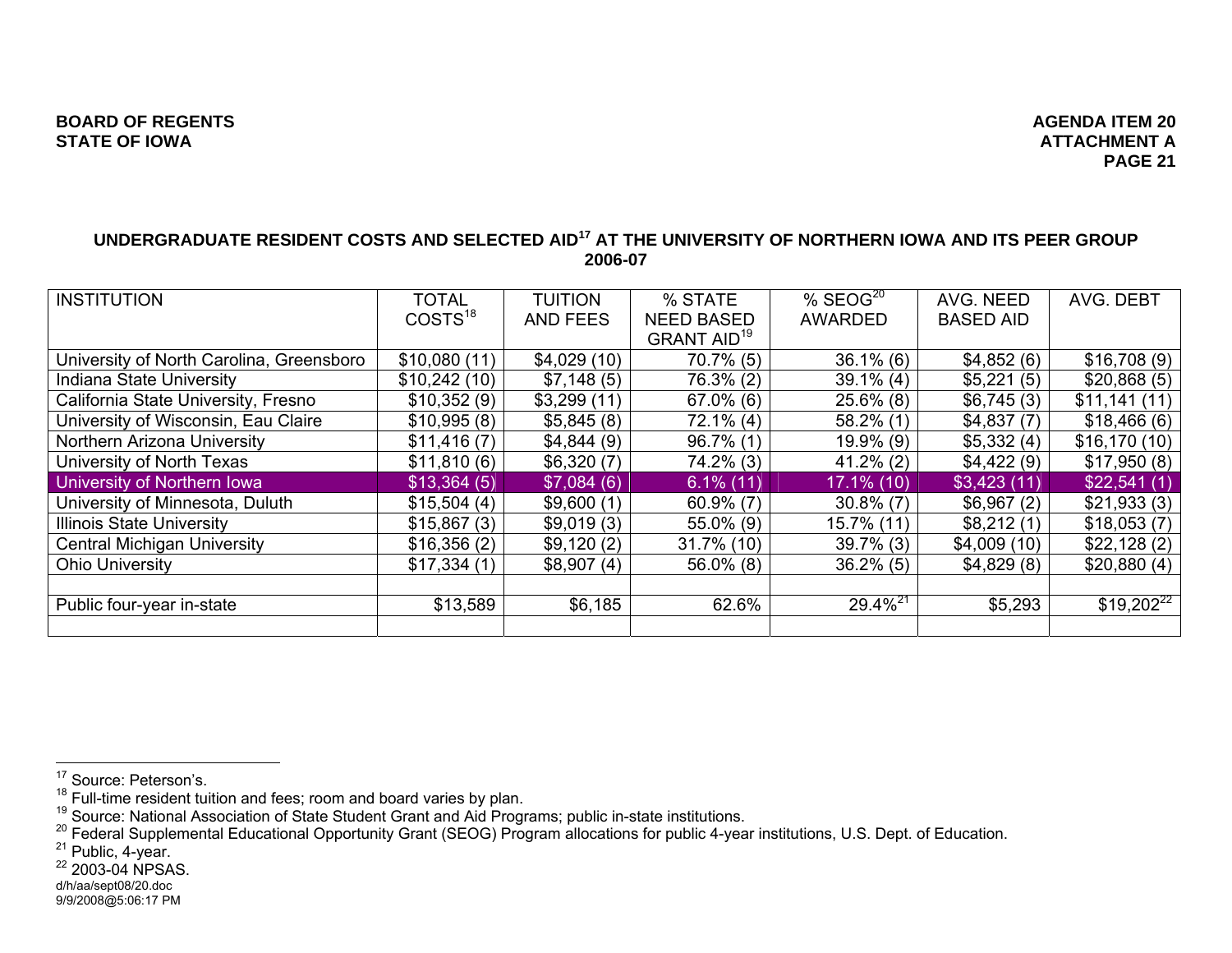

**UNIVERSITY OF IOWARESIDENT UNDERGRADUATE FOUR-YEAR COST AND AVERAGE DEBT UPON GRADUATION**

d/h/aa/sept08/20.doc 9/9/2008@5:06:17 PM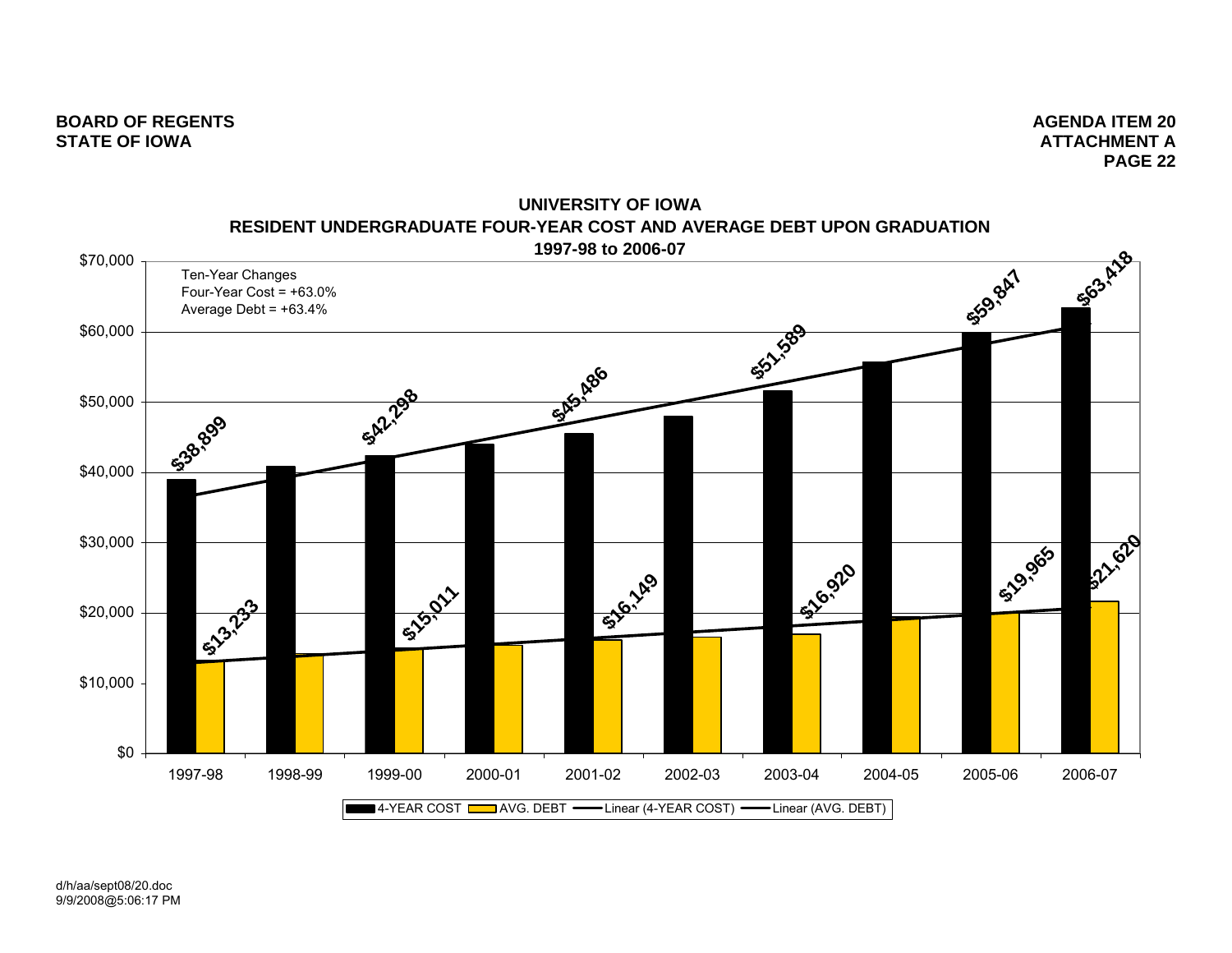## **IOWA STATE UNIVERSITYRESIDENT UNDERGRADUATE FOUR-YEAR COST AND AVERAGE DEBT UPON GRADUATION1997-98 to 2006-07**



d/h/aa/sept08/20.doc 9/9/2008@5:06:17 PM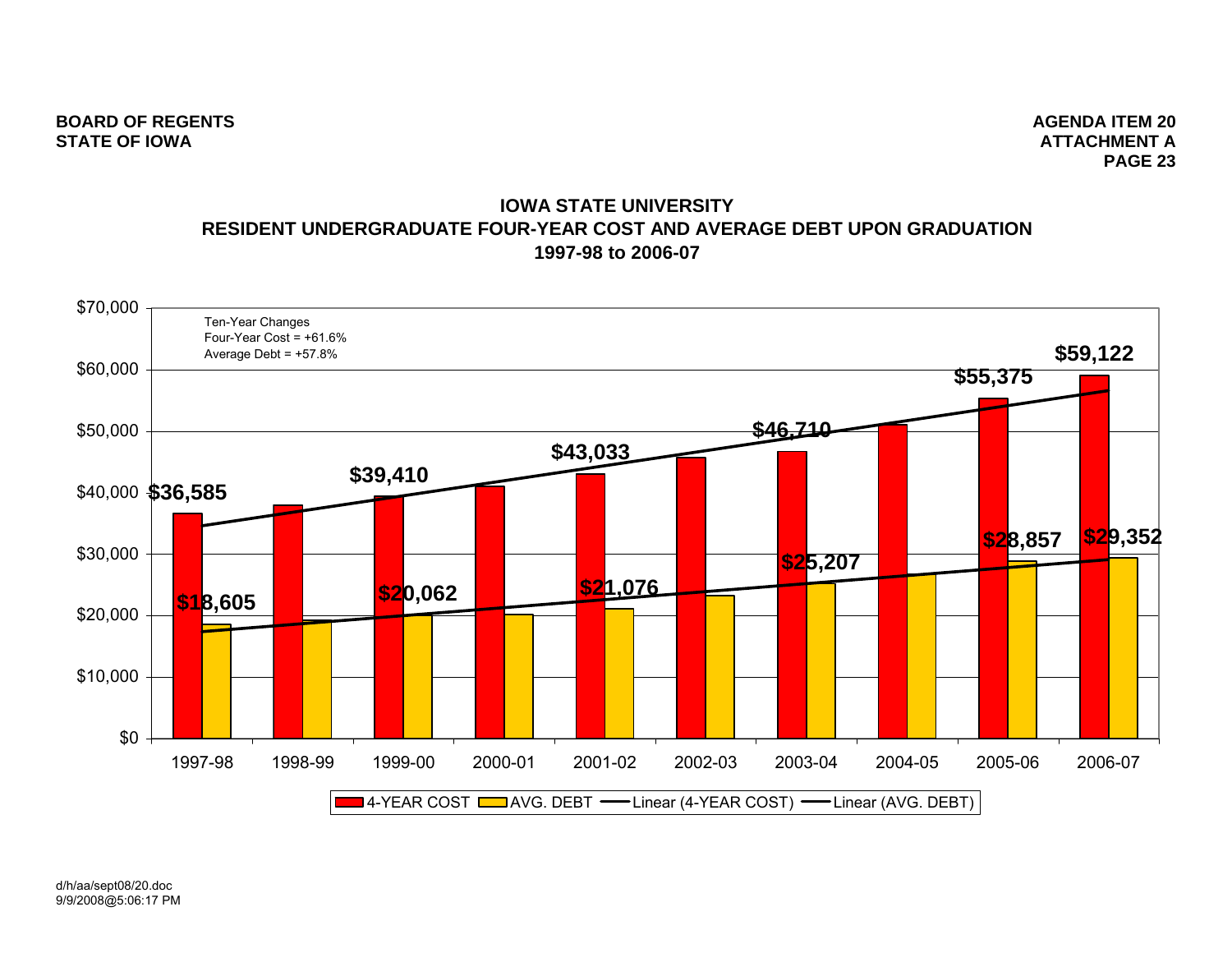

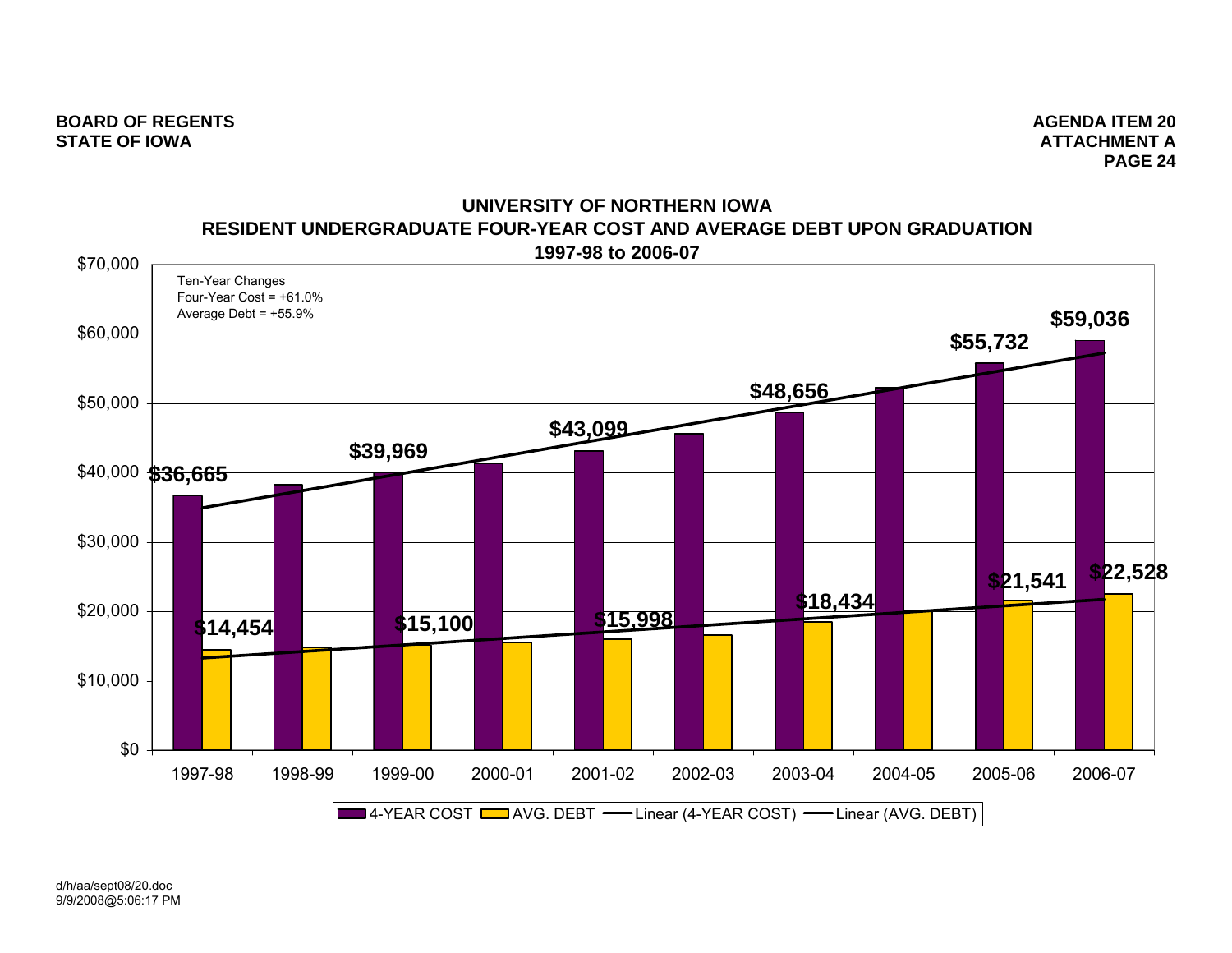**ATTACHMENT APAGE 25**



# **REGENT UNIVERSITY GENERAL EDUCATION FUNDING**

Source: Agenda Item 4; September 2007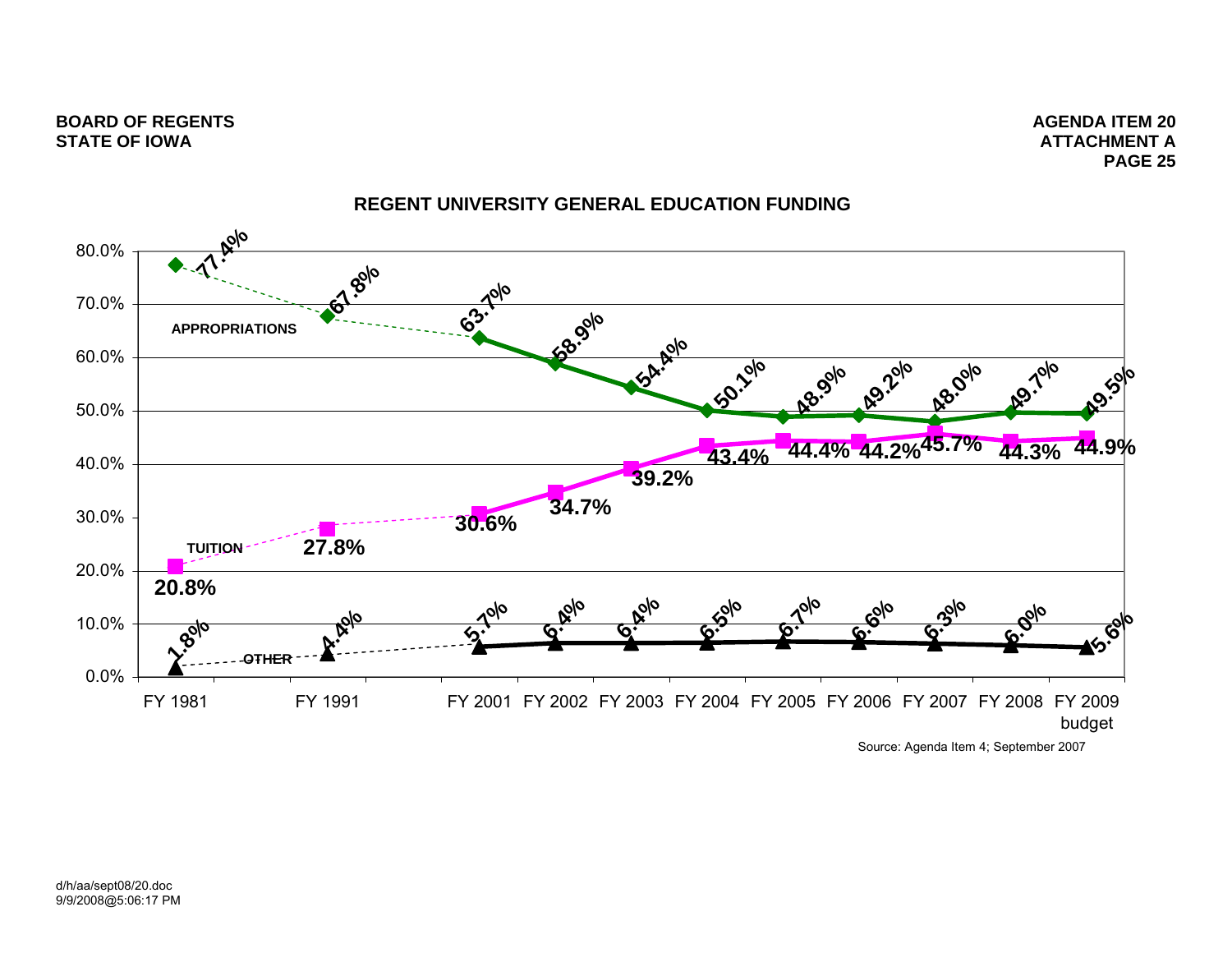## **COLLEGE COST REDUCTION AND ACCESS ACT OF 2007**

Federal student aid programs were revised extensively in the College Cost Reduction and Access Act of 2007. The Act includes the following significant components.

- $\diamond$  The fixed interest rate for the subsidized Federal Stafford Loan for undergraduate students will decrease from the current rate of 6.8% to 3.4% by July 2011.
- $\diamond$  Increases in the family income threshold will allow more students from low income families to qualify automatically for an expected family contribution of \$0.
- $\diamond$  A new TEACH Grant, implemented in July 2008, will provide \$4,000 per year to undergraduate and graduate students who teach in shortage areas, such as math, science, foreign language, bilingual education, special education, and other high need areas. Students will be required to teach in one of these areas for at least four years in the eight years following graduation; otherwise, the grant will have to be repaid as an unsubsidized loan.
- $\diamond$  An income-based repayment program and deferments of loan repayment will be available following active military duty.

## **HIGHER EDUCATION ACT REAUTHORIZATION**

The following components of the Higher Education Act (HEA) reauthorization relate to cost and affordability. The summary and analysis were prepared by the American Council of Education.

- **"College affordability and transparency lists**. Beginning in July 2011, the U.S. Department of Education (ED) will publish national lists for each of nine institutional categories, naming top 5% of institutions with the following information:
	- Highest tuition and fees.
	- $\rightarrow$  Highest "net price."
	- $\rightarrow$  Largest percentage increase in tuition and fees.
	- $\rightarrow$  Largest percentage increase in net price.

Institutions with large percentage increases in either tuition and fees or in net price will be required to submit a report to ED providing the reasons for the increase and the steps that will be taken to reduce costs. ED will issue an annual report on those institutions and post their reports on the College Navigator website.

 **Net price.** Net price is defined as the "average yearly price actually charge to a first-time, full-time undergraduate student receiving student aid…after deducting such aid." Net price is determined by subtracting the average amount of need-based aid provided per aided student from the cost of attendance. While the statutory language provides some guidance, the net price concept is a complex one that raises many issues ED will need to address during implementation.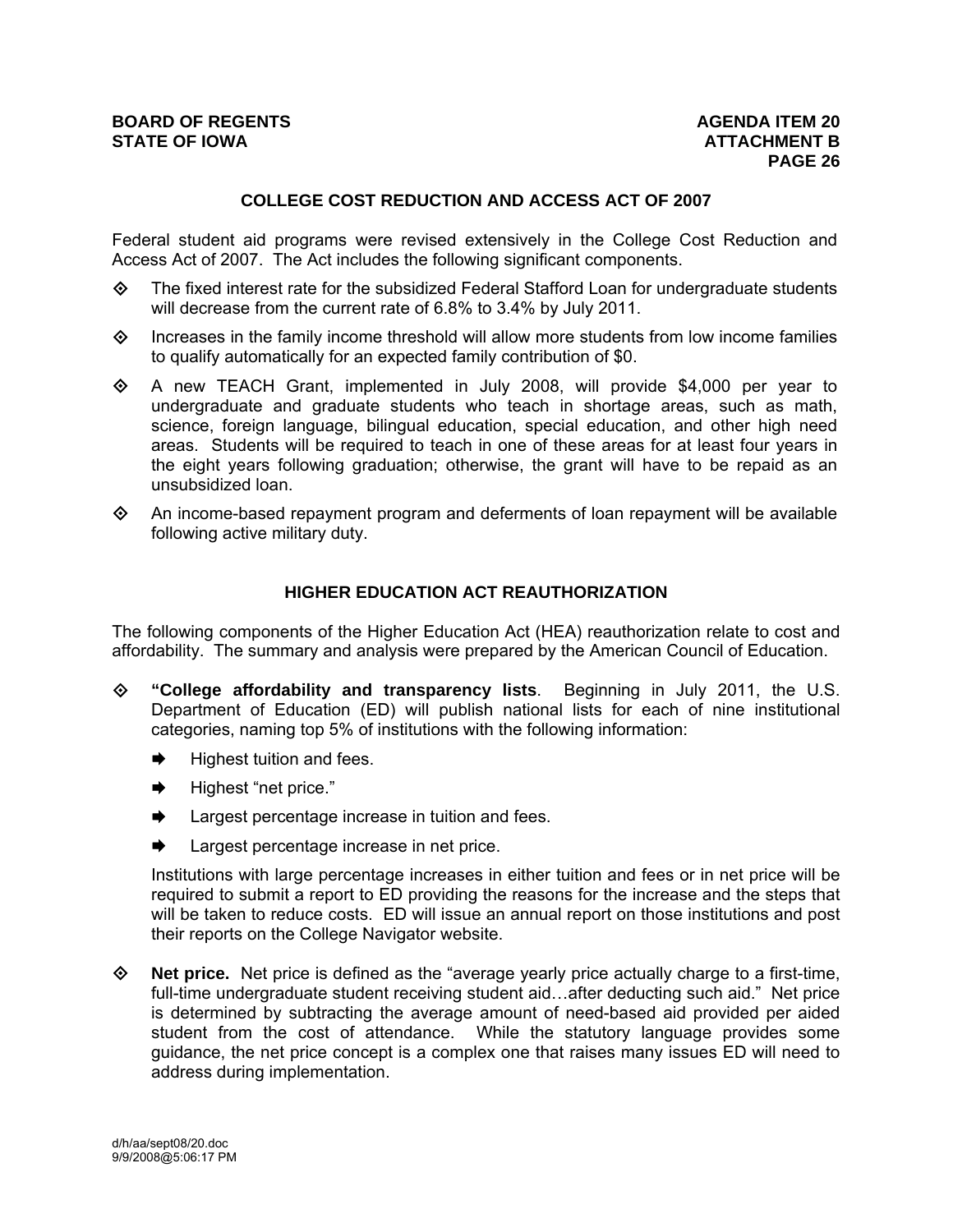- **State higher education spending chart**. ED will annually publish state-by-state information concerning trends in state higher education spending and tuition, fees, and financial aid for students at state institutions.
- **Net price calculator.** Within one year after enactment, ED will consult higher education institutions and other experts to develop a "net price calculator," a tool intended to provide students and their families with a more individualized estimate of the net price of particular higher education institutions. Within two years after ED makes the net price calculator available to institutions, each institution must post a net price calculator on its own website. Institutions may choose to use ED's calculator or may develop their own, provided it contains the same data elements of ED's calculator.
- **Consumer information.** Within one year after enactment, ED will post on the College Navigator website 27 categories of information about each institution that participates in Title IV programs, including institutional mission; statistics on applications, admission, enrollment, SAT or ACT scores, transfer students, male and female students, in-state and out-of-state students, racial and ethnic groups, disabled students, degrees awarded, time to completion of degrees, faculty, cost of attendance, and financial aid; alternative tuition plans; and campus safety information. ED will also post on the College Navigator website, in a sortable and searchable format, information on the cost of higher education for each institution that participates in Title IV programs.
- **Multi-year tuition calculator**. Within one year after enactment, ED will consult higher education institutions, financial planners, and other experts to develop a "multi-year tuition calculator," a tool intended to help students and their families estimate the amount of tuition they may pay to attend particular institutions in future years, as well as to compare estimates for multiple institutions. ED will make the multi-year tuition calculator available on the College Navigator website, along with a disclaimer noting that the estimate is not binding and is subject to change.
- **State commitment of affordable college education**. The act adopts a so-called "maintenance of effort" requirement for states. For academic years beginning on and after July 1, 2008, each state must maintain a level of expenditure for public colleges and universities which is equal to the average amount provided for non-capital and non-research and development expenses in the five most recent academic years. ED may waive these requirements in limited circumstances. If a state violates this provision, ED will withhold the amount of any federal grant to the state under the College Access Challenge Grant program until the state has tried to correct the violation.
- **Pell Grant Program.** The new maximum awards authorized include the following amounts: \$6,000 (2009-10); \$6,400 (2010-11); \$6,800 (2011-12); \$7,200 (2012-13); \$7,600 (2013-14); and \$8,000 (2014-15). The act makes several additional changes to the program. For example, students will be eligible to receive Pell Grants on a year-round basis to foster persistence and reduce time-to-degree. The minimum award is set at 10% of the actual maximum award. Eligibility is limited to 18 semesters or the equivalent. Students who lose a parent to combat in Iraq or Afghanistan are eligible for a maximum Pell Grant.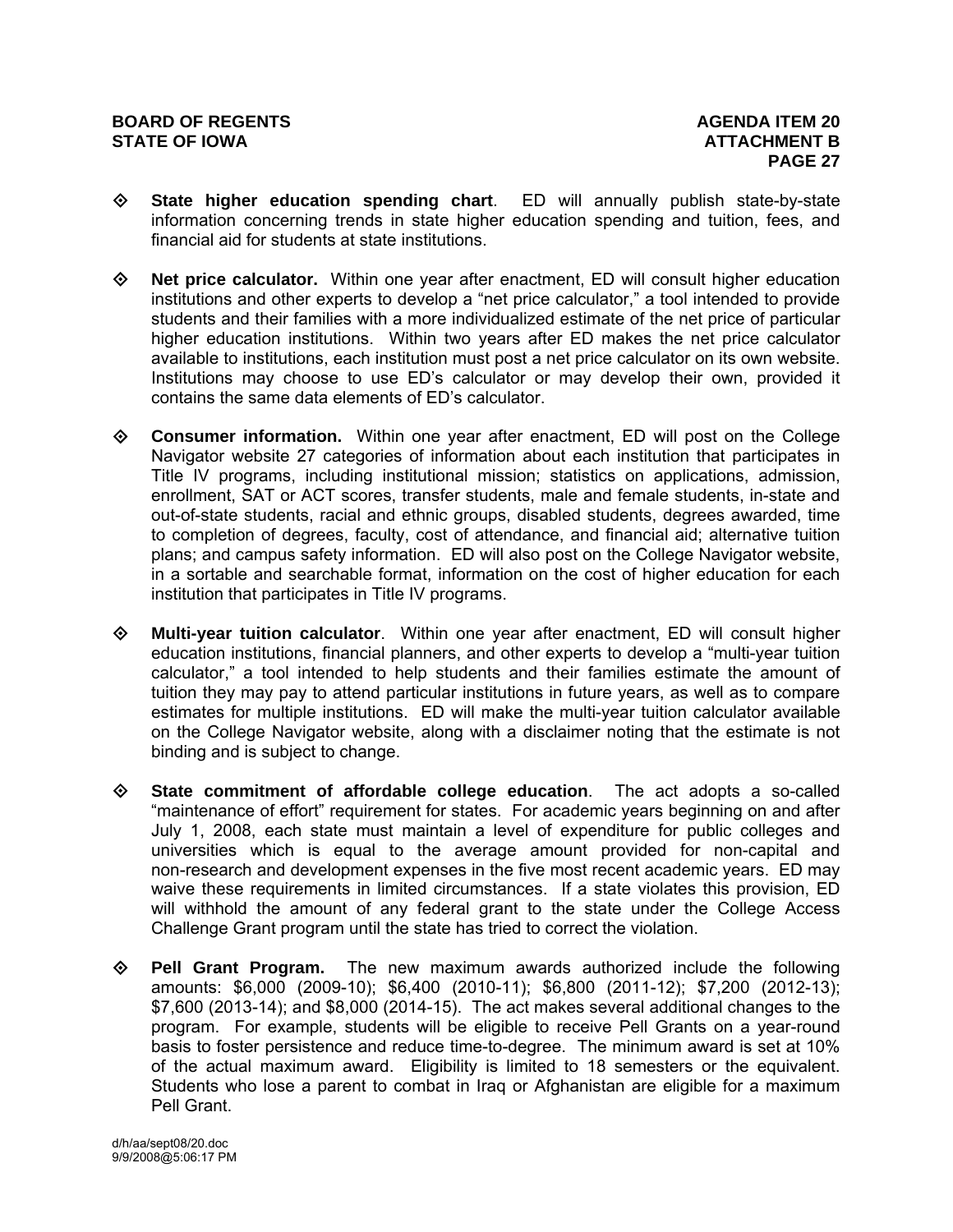#### **BOARD OF REGENTS AGENUS AGENDA ITEM 20 STATE OF IOWA ATTACHMENT B**

- **Veterans**. The act contains a number of provisions designed to assist veterans and their families with postsecondary education. The act directs ED to create a searchable website containing information on financial aid and other benefits and services for military members and veterans. The act also provides a right to readmission for veterans in certain circumstances and modifies the treatment of veterans' benefits in calculating need.
- **PLUS loan deferment.** The act allows graduate students to receive an in-school deferment on their PLUS loans. Parent borrowers were given this authority in the College Cost Reduction and Access Act.
- **Financial aid application process**. The act aims to make financial aid application processes and forms more user-friendly for students and parents. Among other changes, it calls for fewer, more understandable questions on the Free Application for Federal Student Aid (FAFSA), requires ED to develop a model format for institutional federal aid offer forms that institutions provide to applicants, and directs ED to develop a system through which students can receive early estimates of the amount of aid they might be eligible to receive.
- **Dual enrollment**. Effective July 1, 2010, the act permits higher education institutions to admit as regular students persons who will be dually or concurrently enrolled in the institution and a secondary school.
- **Unit record database prohibited**. The act forbids "development, implementation, or maintenance of a Federal database of personally identifiable information" regarding persons who receive assistance under HEA, attend institutions that receive assistance under HEA, or are "otherwise involved in any studies or other collections of data" under HEA. The act authorizes funding to support the development of statewide student data systems through a pilot program, but it is unclear whether this program will be funded.
- **Students with intellectual disabilities**. Under the act, great flexibility is granted to waive Title IV eligible criteria related, for example, to grant ceilings, need analysis and satisfactory progress in order to make students with cognitive disabilities eligible for Pell Grants, Federal Work-Study, and Supplemental Educational Opportunity Grant funds.
- **Textbook cost containment**. Effective July 1, 2010, institutions will be required to disclose in their course schedules, "to the maximum extent practicable," the International Standards Book Number (ISBN) of every required and recommended textbook and supplemental materials and retail price information. Lacking accurate information about the ISBN number at the time the course schedules are set, the institution is permitted to indicate that this information is "to be determined." Publishers are required to provide faculty with information on price, copyright dates of the three previous editions, any substantial revisions between a new edition and prior iterations, whether the textbook is available in any other format and at what price and to supply textbooks in bundled and unbundled formats.